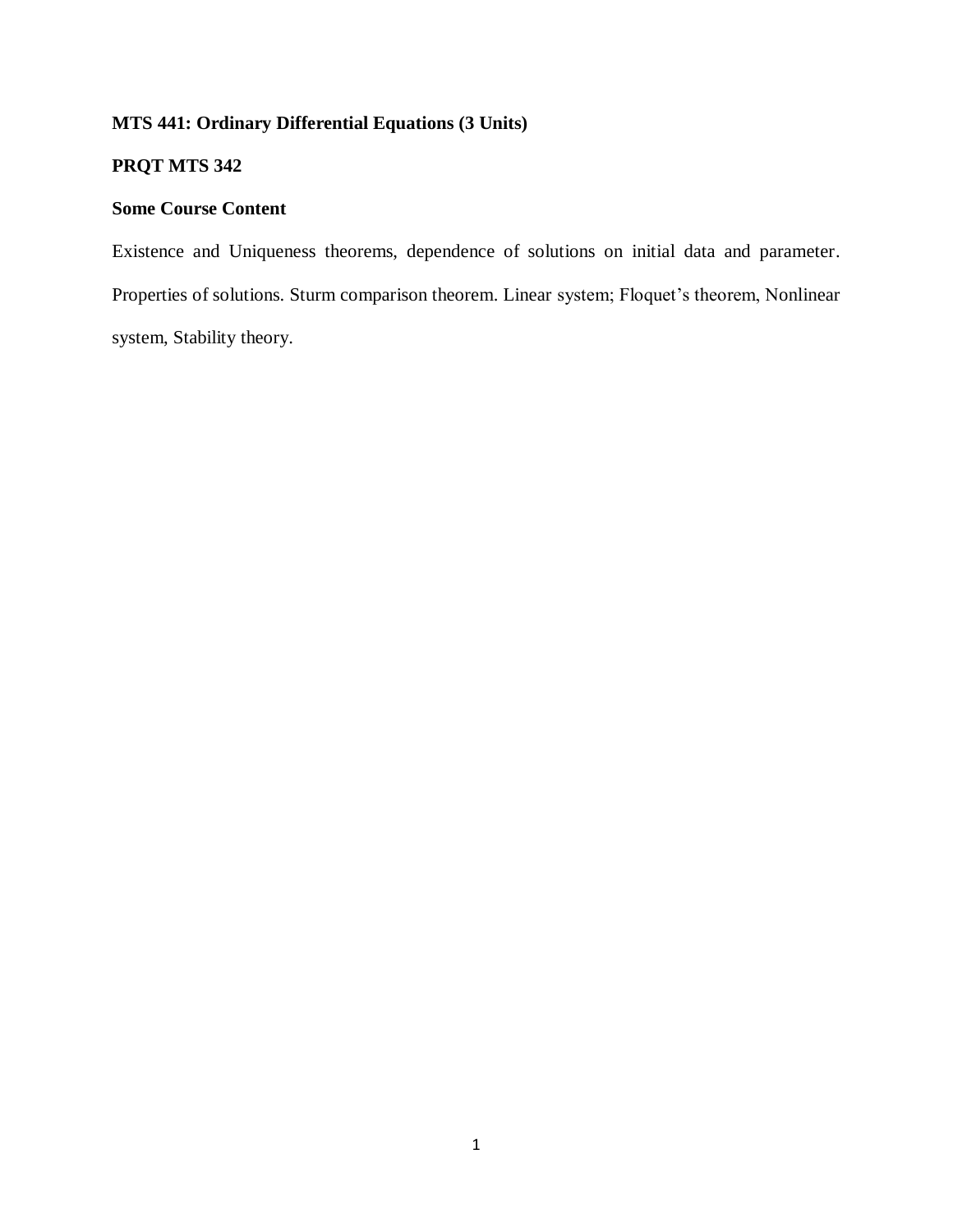## **1.0 Initial Value Problem**

Let  $\mathbb{R} = (-\infty, \infty)$  and  $D \subset \mathbb{R}^2$  be an open, connected subset of  $\mathbb{R}^2$ . Let  $f \in C'(D, \mathbb{R})$ and  $x' = \frac{dx}{dt}$  $\frac{dx}{dt}$ .

$$
x' = f(t, x) \tag{1.1}
$$

is an ordinary differential equation of the first order.

## **Definition**

A solution of (1.1) on an open interval  $I = (a, b)$  is a real-valued continuously differentiable function  $\phi(t)$  such that

- (i)  $(t, \phi(t)) \in D$  for all  $t \in I$  and
- (ii)  $\phi'(t) = f(t, \phi(t))$  for all  $t \in I$ .

Suppose in addition to (1.1) we have a condition  $x(\tau) = \xi$  i.e.

$$
x' = f(t, x)
$$
  
\n
$$
x(\tau) = \xi
$$
\n(1.2)

then (1.2) is called an initial value problem. Thus, a function  $\phi$  is a solution of (1.2) if  $\phi$  is a solution of (1.1) on *I* which contains  $\tau$  and  $\phi(\tau) = \xi$ .

(1.2) can be represented equivalently by an integral equation. Let  $\phi$  be a solution of (1.2), it follows that

$$
\phi'(t) = f(t, \phi(t))
$$

$$
\phi(\tau) = \xi
$$

$$
\frac{d\phi}{dt} = f(t, \phi)
$$

$$
d\phi = f(t, \phi)dt
$$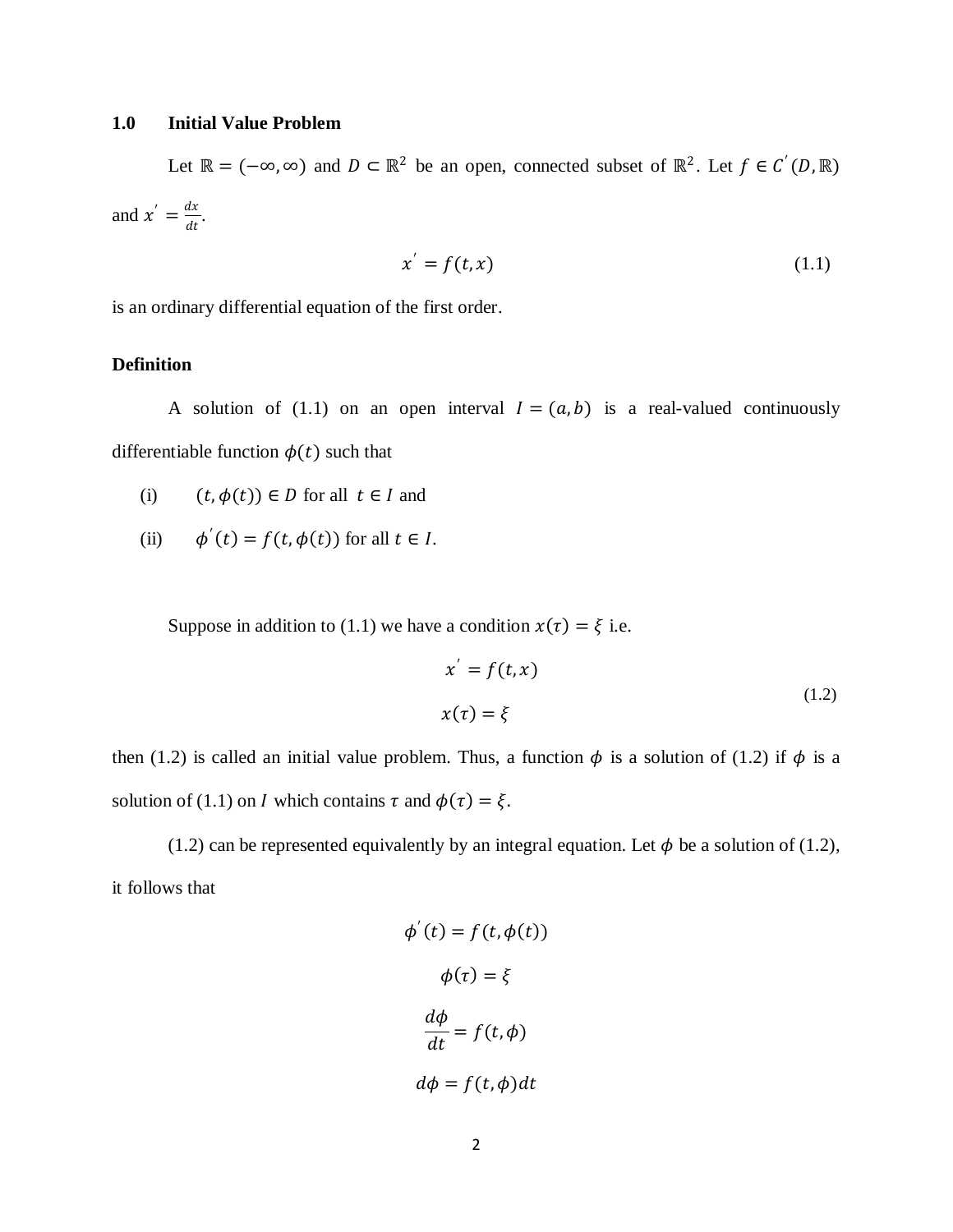$$
\int_{\tau}^{t} d\phi = \int_{\tau}^{t} f(s, \phi(s)) ds
$$

$$
\phi(s)|_{\tau}^{t} = \int_{\tau}^{t} f(s, \phi(s)) ds
$$

$$
\phi(t) = \phi(\tau) + \int_{\tau}^{t} f(s, \phi(s)) ds
$$

Hence

$$
\phi(t) = \xi + \int_{\tau}^{t} f(s, \phi(s))ds
$$
\n(1.3)

required integral equation.

**Remark:**  $(1.3) \rightarrow (1.2)$ . Find out.

# **1.2 Systems of first order ordinary differential equations**

A system of  $n$  first-order ordinary differential equation for  $n$  unknown functions  $x_1(t), \ldots, x_n(t)$  is of the form

$$
x'_{1} = f_{1}(t, x_{1}, ..., x_{n})
$$
  
\n
$$
x'_{2} = f_{2}(t, x_{1}, ..., x_{n})
$$
  
\n
$$
\vdots
$$
  
\n
$$
x'_{n} = f_{n}(t, x_{1}, ..., x_{n})
$$
  
\n(1.4)

or equivalently,

$$
x'_{i} = f_{i}(t, x_{1}, ..., x_{n}) \qquad (i = 1, 2, ..., n) \qquad (1.5)
$$

where each  $f_i$  is a function of  $n + 1$  variables  $t, x_1, ..., x_n$ . The system (1.4) can be written in a vector form

$$
x' = f(t, x) \tag{1.6}
$$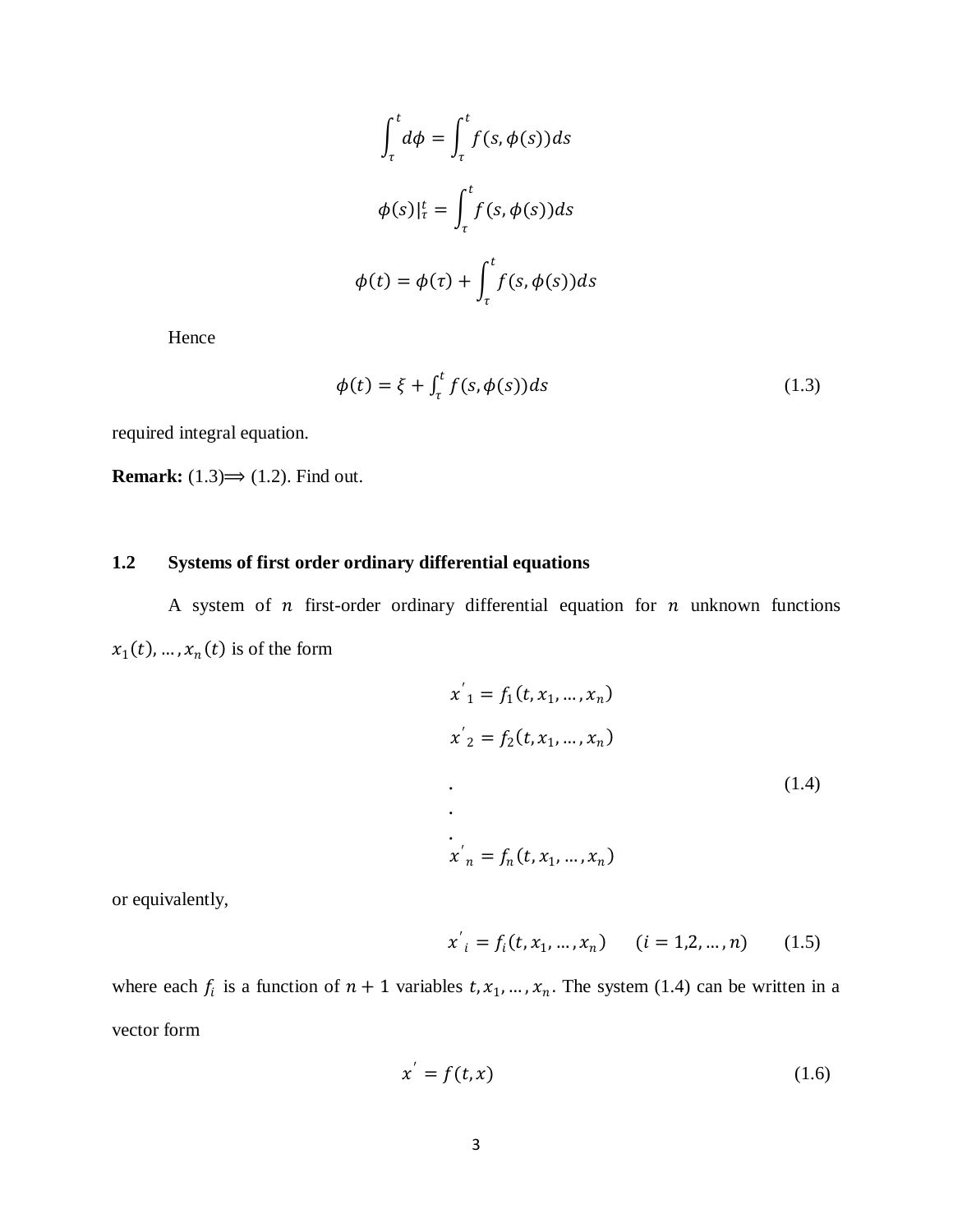Where

$$
x = \begin{pmatrix} x_1 \\ x_2 \\ \vdots \\ x_n \end{pmatrix}
$$

$$
x' = \begin{pmatrix} x'_1 \\ x'_2 \\ \vdots \\ x'_n \end{pmatrix}
$$

and

$$
f(t,x) = \begin{pmatrix} f_1(t,x) \\ f_2(t,x) \\ \cdot \\ \cdot \\ \cdot \\ f_n(t,x) \end{pmatrix}
$$

By a solution of (1.6), we mean a real-valued continuously differentiable function  $(\phi_1, \phi_2, ..., \phi_n)$  defined on I such that  $(t, \phi_1(t), \phi_2(t), ..., \phi_n(t)) \in D \subset \mathbb{R}^{n+1}$  for all  $t \in I$  and  $\boldsymbol{\phi}^{'}$  $\phi_i = f_i(t, \phi_1(t), \phi_2(t), \dots, \phi_n(t))$  for all  $t \in I$ .  $i = 1, 2, \dots, n$ .

The initial value problem associated with (1.6) is

$$
x' = f(t, x)
$$
  
\n
$$
x(\tau) = \xi
$$
\n(1.7)

**Remark:** Equation (1.7) can be represented thus

$$
\phi(t) = \xi + \int_{\tau}^{t} f(s, \phi(s)) ds \tag{1.8}
$$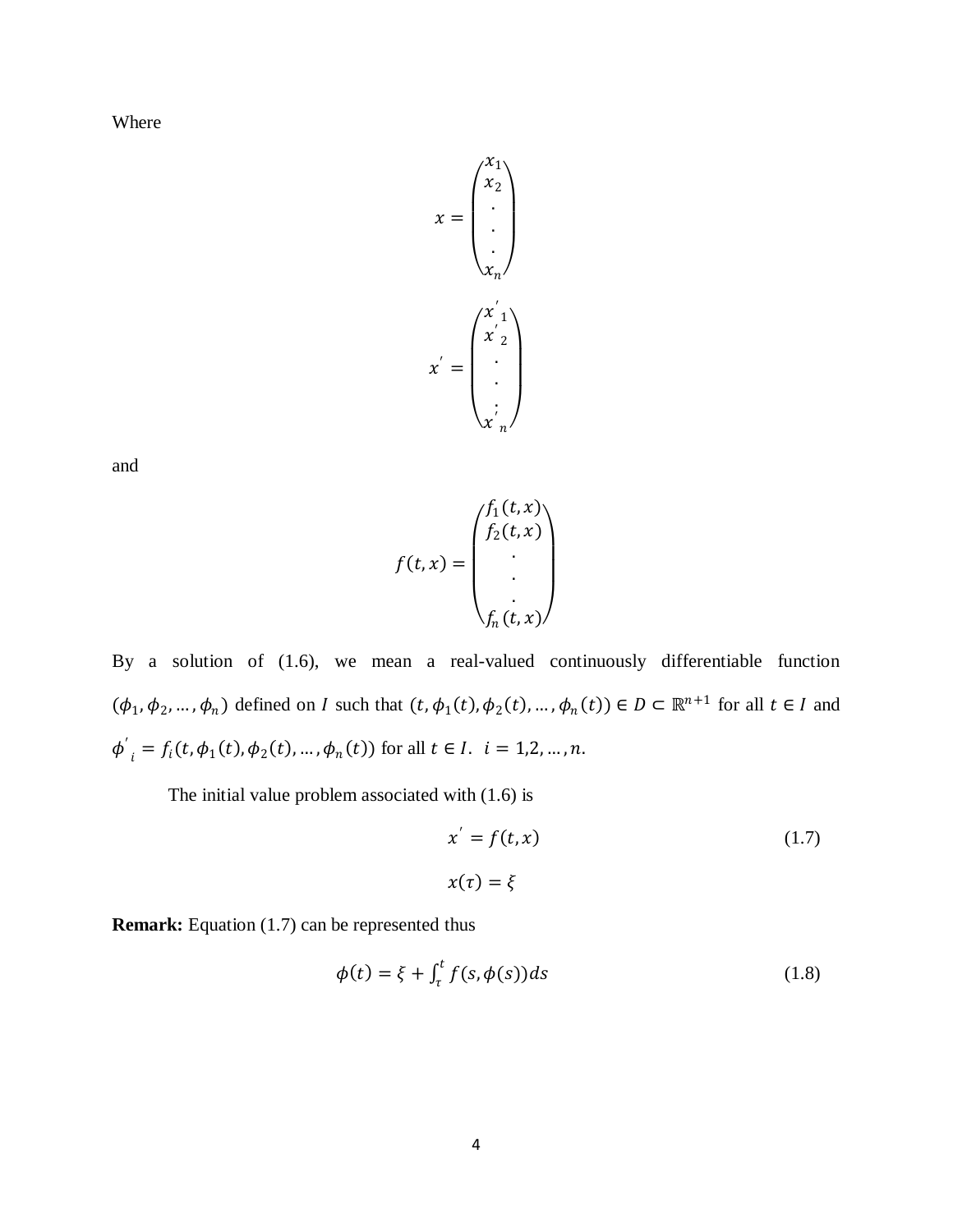where

$$
\begin{pmatrix}\n\phi_1(t) \\
\phi_2(t) \\
\vdots \\
\phi_n(t)\n\end{pmatrix} = \begin{pmatrix}\n\xi_1 \\
\xi_2 \\
\vdots \\
\xi_n\n\end{pmatrix} + \begin{pmatrix}\n\int_t^t f_1(s, \phi(s))ds \\
\int_t^t f_2(s, \phi(s))ds \\
\vdots \\
\int_t^t f_n(s, \phi(s))ds\n\end{pmatrix}
$$

**Definition:** If, in (1.6),  $f = f(x)$  is explicitly independent of t, then (1.6) is said to be autonomous, otherwise it is said to be non-autonomous.

Any higher-order ordinary differential equation is reducible to an equivalent first-order system (1.6). To illustrate the procedure consider the single *nth*- order ordinary differential equation for the unknown function  $y(t)$ :

$$
y^{(n)} = h(t, y, y', ..., y^{(n-1)})
$$
\n(1.9)

where h is a specified function of t, y, y', ...,  $y^{(n-1)}$ 

Define

$$
x_1 = y, x_2 = y', ..., x_n = y^{(n-1)}
$$
\n(1.10)

and form the equivalent system

$$
x'_{1} = x_{2}
$$
  
\n
$$
x'_{2} = x_{3}
$$
  
\n...  
\n
$$
x'_{n-1} = x_{n}
$$
  
\n
$$
x'_{n} = h(t, x_{1}, x_{2}, ..., x_{n})
$$
  
\n(1.11)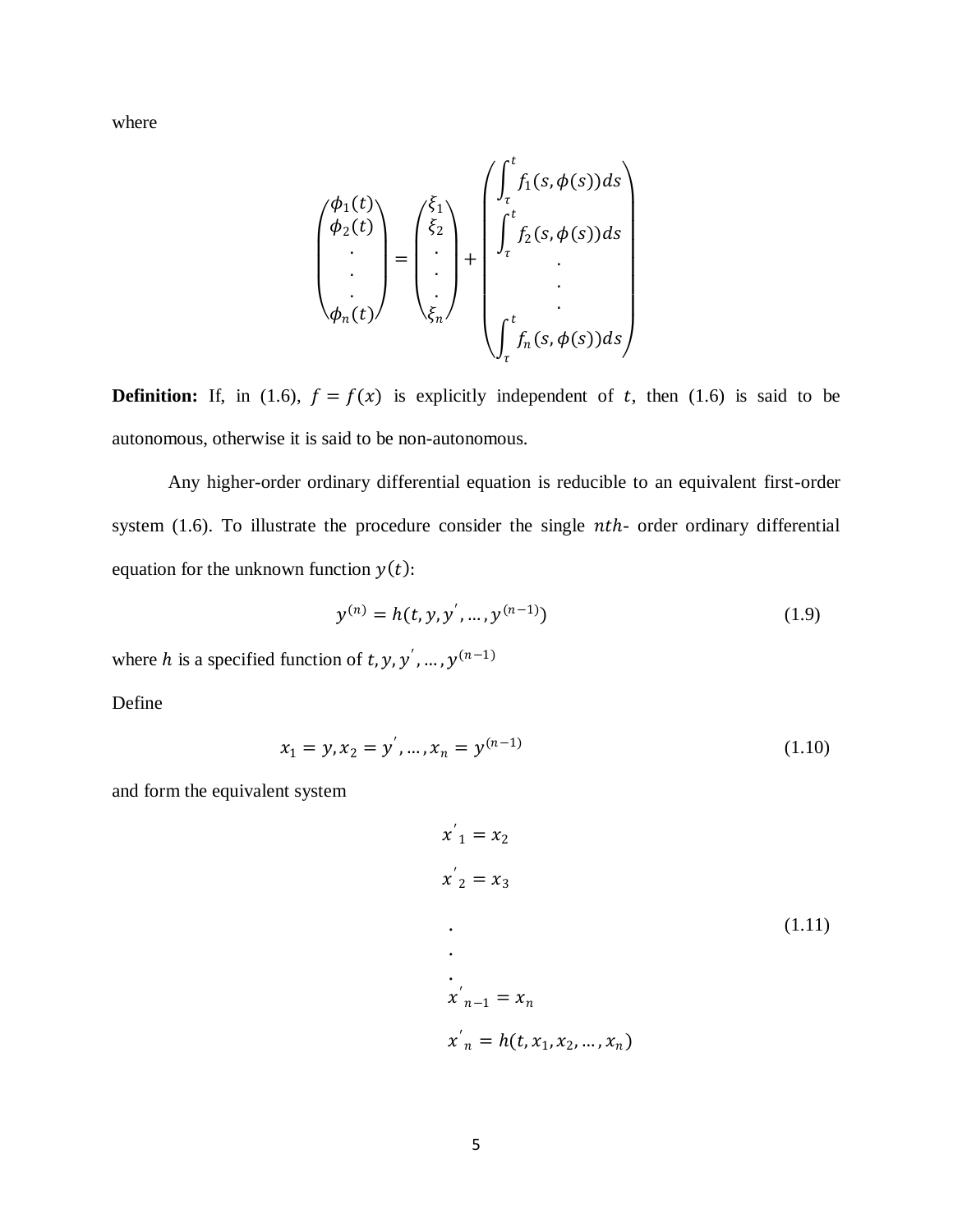Comparing  $(1.11)$  and  $(1.6)$  we have that

$$
x = \begin{pmatrix} x_1 \\ x_2 \\ \vdots \\ x_n \end{pmatrix}
$$

$$
f(t, x) = \begin{pmatrix} x_2 \\ x_3 \\ \vdots \\ x_n \\ \vdots \\ x_n \\ h(t, x_1, x_2, \dots, x_n) \end{pmatrix}
$$

We conclude that any results obtained for the first-order system (1.6) have their counterparts for the  $nth$ - order equation  $(1.9)$ . To complete the correspondence, we note that corresponding to the initial condition in (1.7), the transformation (1.11) determines the appropriate initial conditions for (1.9), which are

$$
y(\tau) = y_1, y'(\tau) = y_2, ..., y^{(n-1)}(\tau) = y_n
$$
\n(1.12)

Then  $\xi$  in (1.7) is the vector with components  $y_1, y_2, ..., y_n$ .

# **1.3 Existence and uniqueness theorem for system of first order ordinary differential equations**

We shall be concerned with normal systems of ordinary differential equations of the form

$$
\dot{x} = f(t, x) \tag{1.13}
$$

where  $x: I(\subseteq \mathbb{R}) \longrightarrow \mathbb{R}^n$ ,  $f = I \times \mathbb{R}^n \longrightarrow \mathbb{R}^n$ 

and the dot denotes differentiation with respect to the independent variable  $t$ .

The initial value problem associated with (1.13) is

$$
\dot{x} = f(t, x)
$$
  

$$
x(t_0) = x_0
$$
 (1.14)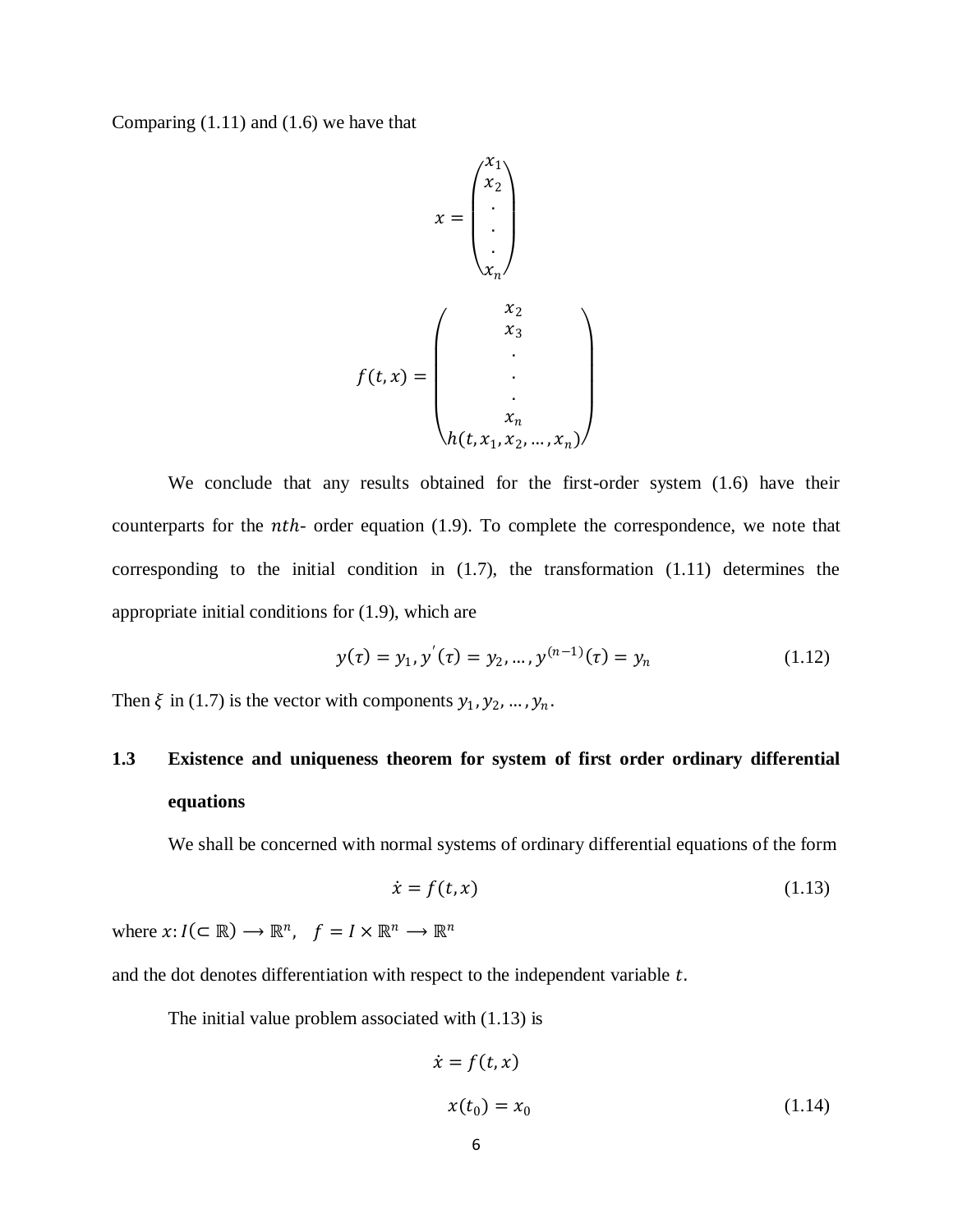The initial value problem consists of finding a solution  $x(t, t_0, x_0)$  for given  $t_0 \in \mathbb{R}, x_0 \in \mathbb{R}^n$ which reduces to  $x_0$  at  $t = t_0$  that is

$$
x(t_0,t,x_0)=x_0.
$$

#### **Theorem 1.1**

Let  $f: \mathbb{R}^{n+1} \to \mathbb{R}^n$  be defined and continuous in a certain domain  $D \subset \mathbb{R}^{n+1}$  and suppose that for any two points  $(t, x)$ ,  $(t, y) \in D$ 

$$
||f(t, x) - f(t, y)|| \le L||x - y|| \tag{1.15}
$$

where  $L > 0$  is a constant (which may depend on D and on f).

Then for every point  $(t_0, x_0) \in D$  there exists a solution  $x = \phi(t)$  of (1.14) that is defined in some interval containing  $t_0$  and which satisfies  $\phi(t_0) = x_0$ . Furthermore if there exists two solutions  $x_1 = \phi(t)$  and  $x_2 = \phi(t)$  both satisfying (1.14) and each solution defined on some interval containing  $t_0$  then the two solutions coincide whenever both are defined.

 $(1.15)$  is called Lipschitz condition and  $L$  the Lipschitz constant.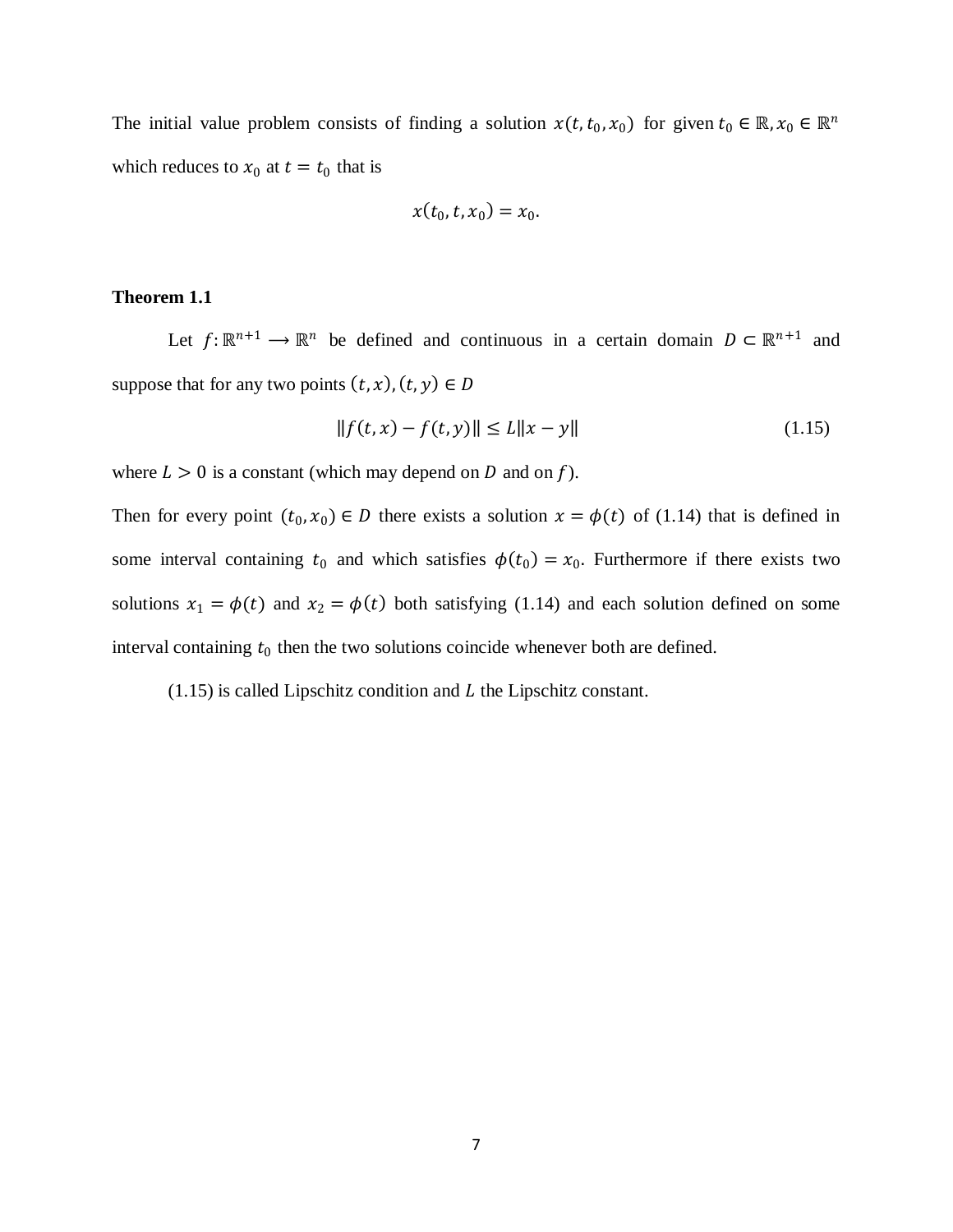## **2.0 LINEAR SYSTEMS**

## **2.1 Uniqueness and Existence Theorems for a Linear System**

In this chapter we study linear differential equations which are a very special but very important class of differential equations. That is, we study systems of differential equations of the form

$$
x'_{1} = a_{11}(t)x_{1} + \dots + a_{1n}(t)x_{n} + h_{1}(t)
$$
  
\n
$$
x'_{2} = a_{21}(t)x_{1} + \dots + a_{2n}(t)x_{n} + h_{2}(t)
$$
  
\n... ... ... ... ... ... ... ... ...  
\n... ... ... ... ... ... ... ... ...  
\n... ... ... ... ... ... ... ... ...  
\n... ... ... ... ... ... ... ... ... ...  
\n... ... ... ... ... ... ... ... ... ... ... ... ... ... ...  
\n
$$
x'_{n} = a_{n1}(t)x_{1} + \dots + a_{nn}(t)x_{n} + h_{n}(t)
$$
\n(2.1.1)

in which the right-hand sides of the equations are linear in  $x_1, ..., x_n$ .

The study of such systems is very important for the following reasons:

- (i) Equations of this form often arise in problems in physics and engineering;
- (ii) From the view point of pure mathematics, the study is important because an elegant and complete theory is obtained; and
- (iii)As obtained in other parts of linear and nonlinear analysis, the theory for linear equations is the basis for much study of non-linear equations.

The component form of  $(2.1.1)$  is

$$
x' = A(t)x + h(t)
$$
 (2.1.2)

where  $A(t)$  is an  $n \times n$  matrix function of t of the form

$$
A(t) = \begin{pmatrix} a_{11}(t) ... a_{1n}(t) \\ a_{21}(t) ... a_{2n}(t) \\ ... ... \\ a_{n1}(t) ... a_{nn}(t) \end{pmatrix}
$$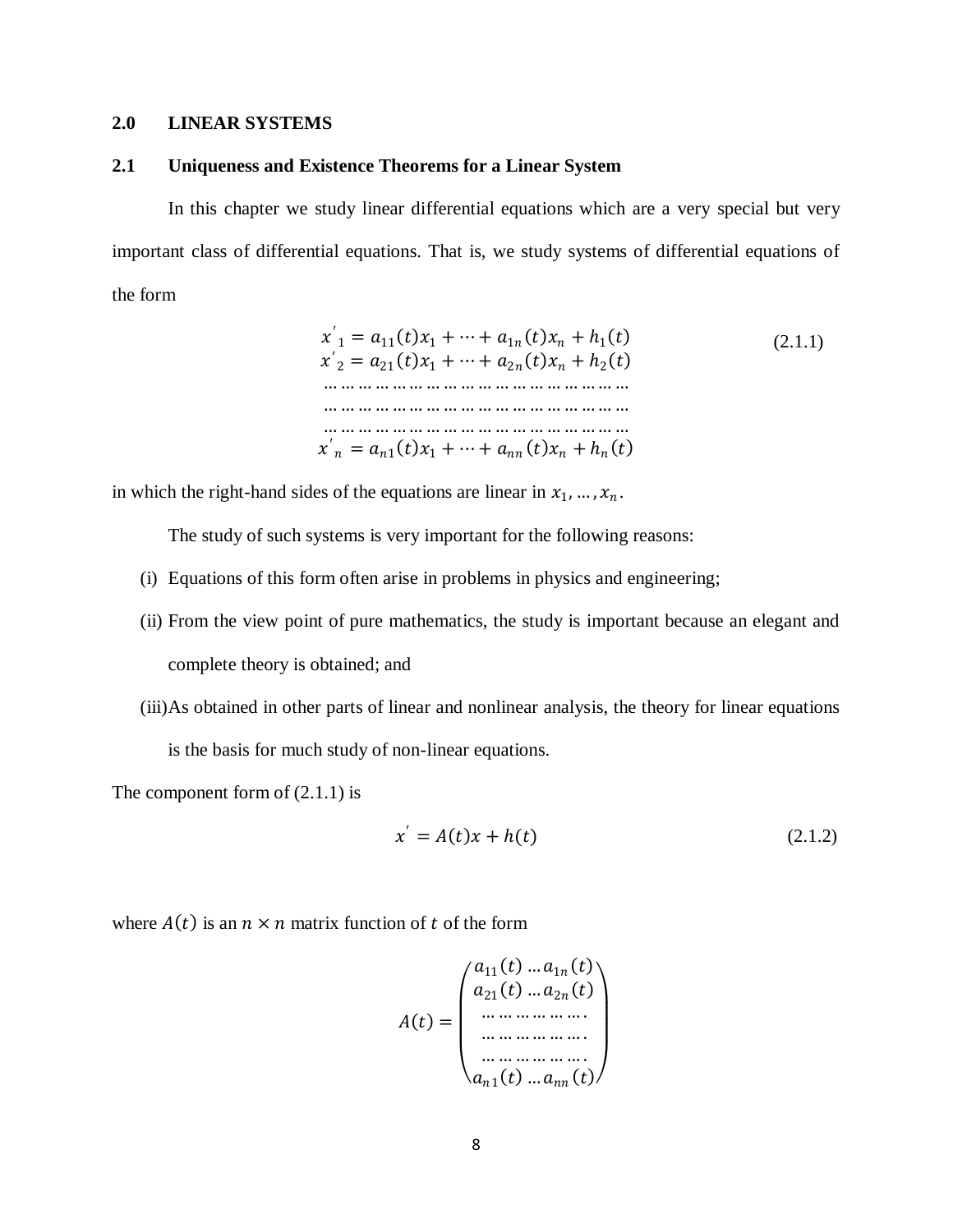and  $h(t)$  is the vector function of t of the form

$$
h(t) = \begin{pmatrix} h_1(t) \\ h_2(t) \\ \dots \\ \dots \\ h_n(t) \end{pmatrix}
$$

Properties of matrix  $A(t)$  are very important in the study of solutions of (2.1.1). To this end, we introduce some definitions used in the study of matrix  $A(t)$ . Some of these definitions are found in some basic linear algebra texts.

**Definition:** If  $A = (a_{ij})$  is a constant matrix, the norm of A, denoted |A|, is

$$
|A| = \sum_{i,j=1}^n |a_{ij}|
$$

Let  $A$  and  $B$  be constant matrices, and  $x$  a constant vector, thus

$$
|A + B| \le |A| + |B|
$$
  

$$
|AB| \le |A||B|
$$
  

$$
|Ax| \le |A||x|
$$

**Definition:** Let  $A(t) = (a_{ij}(t))$ , then the derivative of  $A(t)$ , sometimes denoted  $\frac{dA(t)}{dt}$  is  $\boldsymbol{d}$  $\frac{d}{dt}a_{ij}(t)$ , the integral of  $A(t)$  over [a, b], sometimes denoted by  $\int_a^b A(t)dt$  is  $(\int_a^b a_{ij}(t)dt)$ ,  $\int_a^b a_{ij}(t)dt$ ), and the trace of A, sometimes denoted by  $tr A(t)$ , is  $\sum_{i=1}^{n} a_{ii}(t)$ .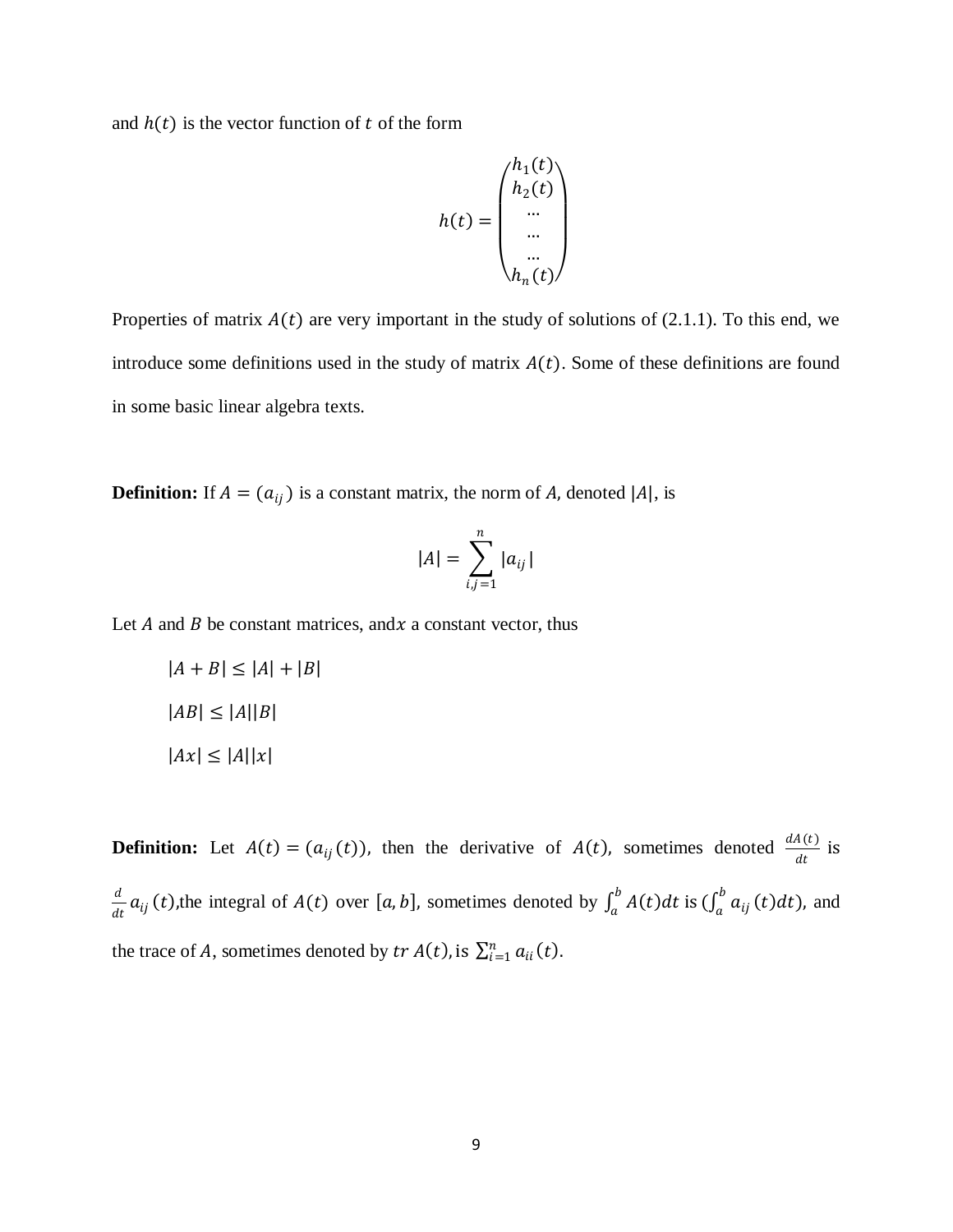#### **Existence Theorem 2.1 for Linear Systems**

If for  $i, j = 1,2,...,n$ , each  $a_{ij}(t)$  is continuous for all real  $t$  and if  $h(t)$  is continuous for all real t, then if  $(t_0, x_0)$  is an arbitrary point in  $(t, x)$ -space, there is a unique solution  $x(t, t_0, x_0)$  of (2.1.1) such that  $x(t, t_0, x_0) = x_0$  and solution  $x(t, t_0, x_0)$  has for its domain the real t-axis.

**Remark:** The theorem above shows that there is no extension problem for solutions of linear equations. That is, if the elements of  $A(t)$  and  $h(t)$  are continuous for all t, then the solution has for its domain the entire  $t$ -axis.

Instead of proving this theorem directly, we prove a somewhat more general theorem which is used less frequently but is of sufficient interest to be presented for its own sake.

## **Existence Theorem 2.2 for Linear Systems**

Suppose  $A(t)$  and  $h(t)$  are Riemann integrable functions of t on  $(a, b)$ , i.e. the Riemann integrals over any interval [c, d] contained in  $(a, b)$  of the elements of  $A(t)$  and  $h(t)$  exist, and suppose there exists a function  $k(t)$  with domain  $(a, b)$  such that

- (1)  $k(t)$  is continuous and bounded on  $(a, b)$
- (2) if  $t \in (a, b)$ , then  $|A(t)| \leq k(t)$  and  $|h(t)| \leq k(t)$ .

Let  $t_0 \in (a, b)$  and suppose  $x_0$  is a fixed vector. Then equation (1.1) has a unique solution  $x(t)$  on  $(a, b)$  such that  $x(t_0) = x_0$  in the following sense: if  $t \in (a, b)$ , then

$$
x(t) = x_0 + \int_{t_0}^t A(s)x(s)ds + \int_{t_0}^t h(s)ds
$$
\n(2.1.3)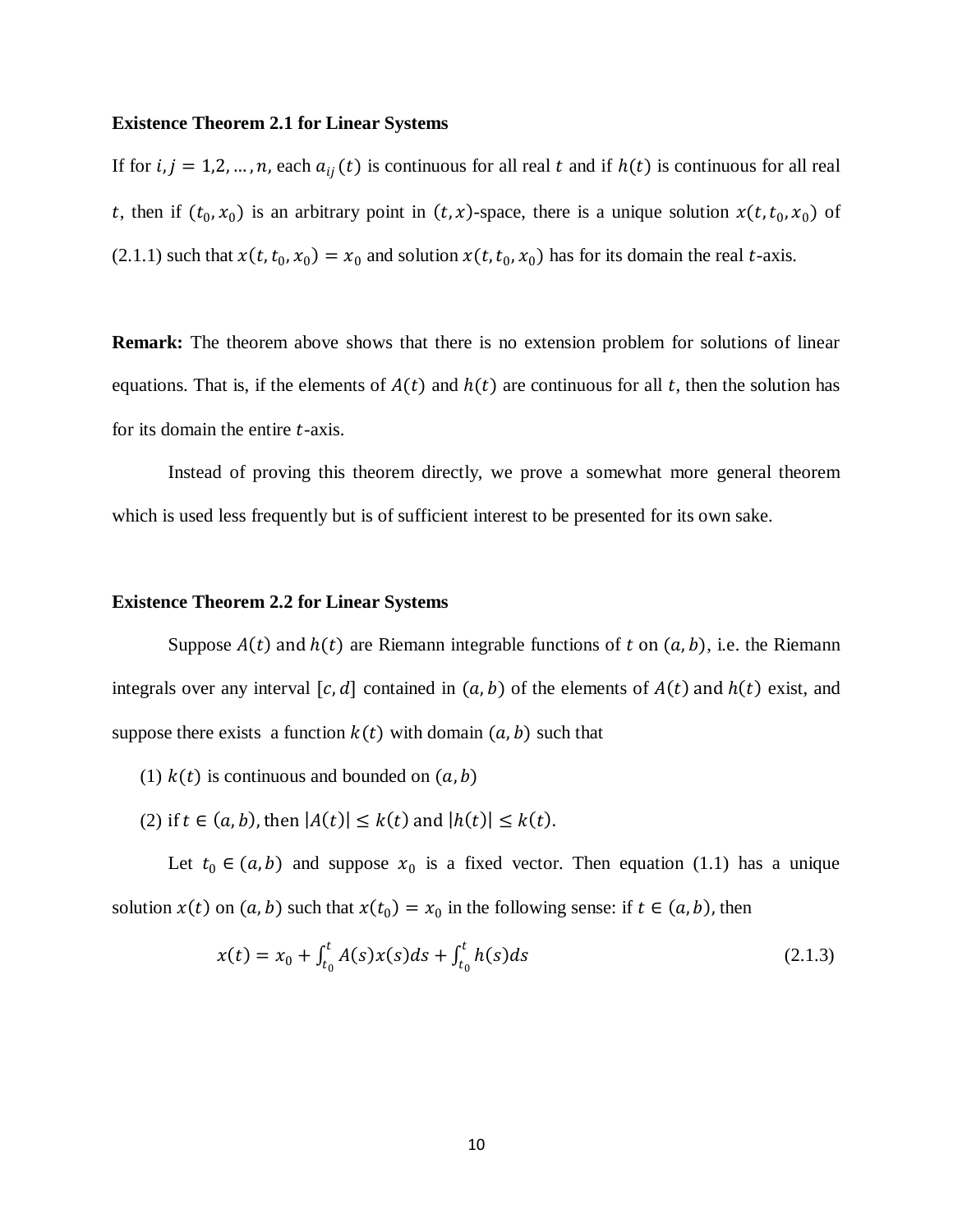# Proof

For  $t \in (a, b)$ , we define

$$
x_0(t) = x_0
$$
  
\n:  
\n
$$
x_{n+1}(t) = x_0 + \int_{t_0}^t A(s)x_n(s)ds + \int_{t_0}^t h(s)ds \qquad (n = 0, 1, 2, ...)
$$

If  $x_n(t)$  is continuous on  $(a, b)$ , then  $A(s)x_n(s)$  is integrable over any interval [c, d] contained in  $(a, b)$  and hence  $x_{n+1}(t)$  is defined and continuous on  $(a, b)$ . To show that the  $x_n(t)$  converge uniformly, we proceed as follows. First if  $t \in (a, b)$ ,

$$
|x_1(t) - x_0(t)| \le \int_{t_0}^t \{ |A(s)|x(s)| + |h(s)| \} ds
$$
  

$$
\le (1 + |x_0|) \int_{t_0}^t k(s) ds
$$

Let  $\int_{t_0}^t k(s)ds$  $\int_{t_0}^{t} k(s)ds$  and assume that for  $t \in (a, b)$ 

$$
|x_n(t) - x_{n-1}(t)| \le (1 + |x_0|) \frac{(k(t))^n}{n!}
$$

Then

$$
|x_{n+1}(t) - x_n(t)| \le \int_{t_0}^t |A(s)x_n(s) - A(s)x_{n-1}(s)|ds
$$
  

$$
\le (1 + |x_0|) \int_{t_0}^t k(s) \frac{(k(s))^n}{n!} ds
$$

Since

$$
\frac{d}{dt}K(t) = k(t) \text{ and } K(t_0) = 0 \text{, then}
$$
\n
$$
|x_{n+1}(t) - x_n(t)| \le (1 + |x_0|) \frac{(k(t))^{n+1}}{(n+1)!}
$$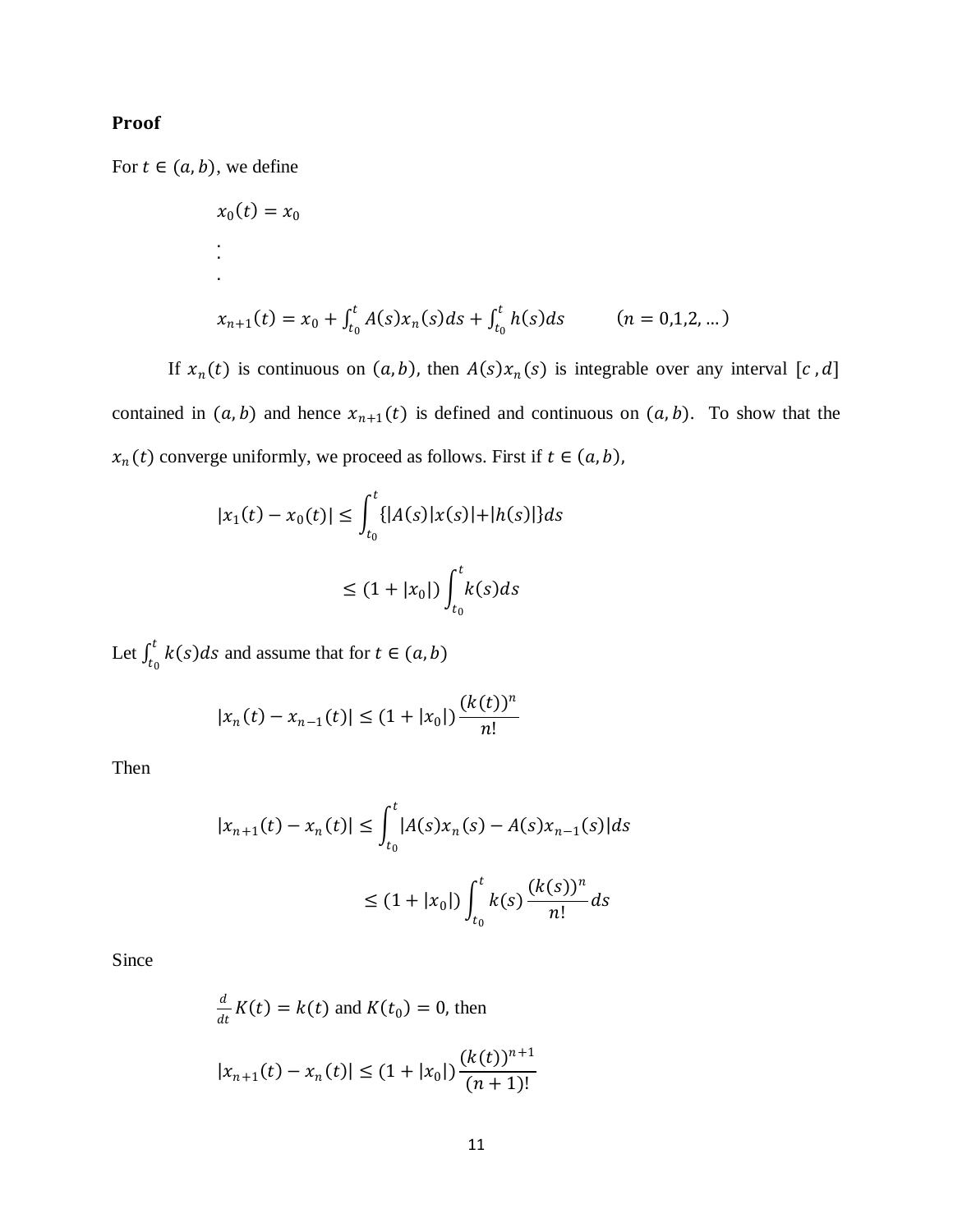Thus, the sequence  $\{x_n(t)\}$  converges uniformly on any closed interval  $[c, d]$  in  $(a, b)$  to a continuous function  $x(t)$ . To complete the proof of the existence of the solution, it is sufficient to show that

$$
\lim_{n \to \infty} \int_{t_0}^t A(s)x_n(s)ds = \int_{t_0}^t A(s)x(s)ds
$$

Since  $x(t)$  is continuous,  $\int_{t_0}^{t} A(s)x(s)ds$  $\int_{t_0}^{t} A(s)x(s)ds$  exists and

$$
\left|\int_{t_0}^t A(s)[x_n(s) - x(s)]ds\right| \le \int_{t_0}^t |A(s)||x_n(s) - x(s)|ds \le \varepsilon M
$$

Where *M* is a bound for  $k(t)$  on  $(a, b)$ .

The proof that  $x(t)$  is a unique solution in any closed interval  $[c, d]$  in  $(a, b)$  is given below.

Suppose there exists solutions  $x(t)$  and  $y(t)$  of (2.1.3) on an interval  $(t_0 - r, t_0 + r)$ , where r is a positive number, such that  $x(t_0) = y(t_0) = x_0$ . By induction, we obtain an estimate on  $|x(t) - y(t)|$  for  $t \in [t_0, t_0 + r - \delta]$  where  $0 < \delta < r$ . A similar estimate can be obtained for  $t \in [t_0 - r + \delta, t_0]$ . Since  $x(t), y(t)$  are continuous on  $[t_0, t_0 + r - \delta]$  for fixed  $\delta$  there exists  $B > 0$  such that, if  $t \in [t_0, t_0 + r - \delta$ , then  $|x(t) - y(t)| \leq B$ . But

$$
|x(t) - y(t)| \le -\int_{t_0}^t |A(s)x(s) - A(s)y(s)|ds
$$
  
 
$$
\le k \int_{t_0}^t |x(s) - y(s)|ds
$$
 (2.1.4)

Therefore

$$
|x(t) - y(t)| \le kB(t - t_0)
$$

Assume that  $|x(t) - y(t)| \leq \frac{k^{m}}{m!}$  $\frac{k^m}{m!}B(t-t_0)^m$ , for m a positive integer. Then by (2.1.4),

 $|x(t) - y(t)| \leq \frac{k^{m+1}}{(m+1)}$  $\frac{k^{m+1}}{(m+1)!}B(t-t_0)^{m+1}$ , which is the  $(m+2)th$  term in the (convergent) series for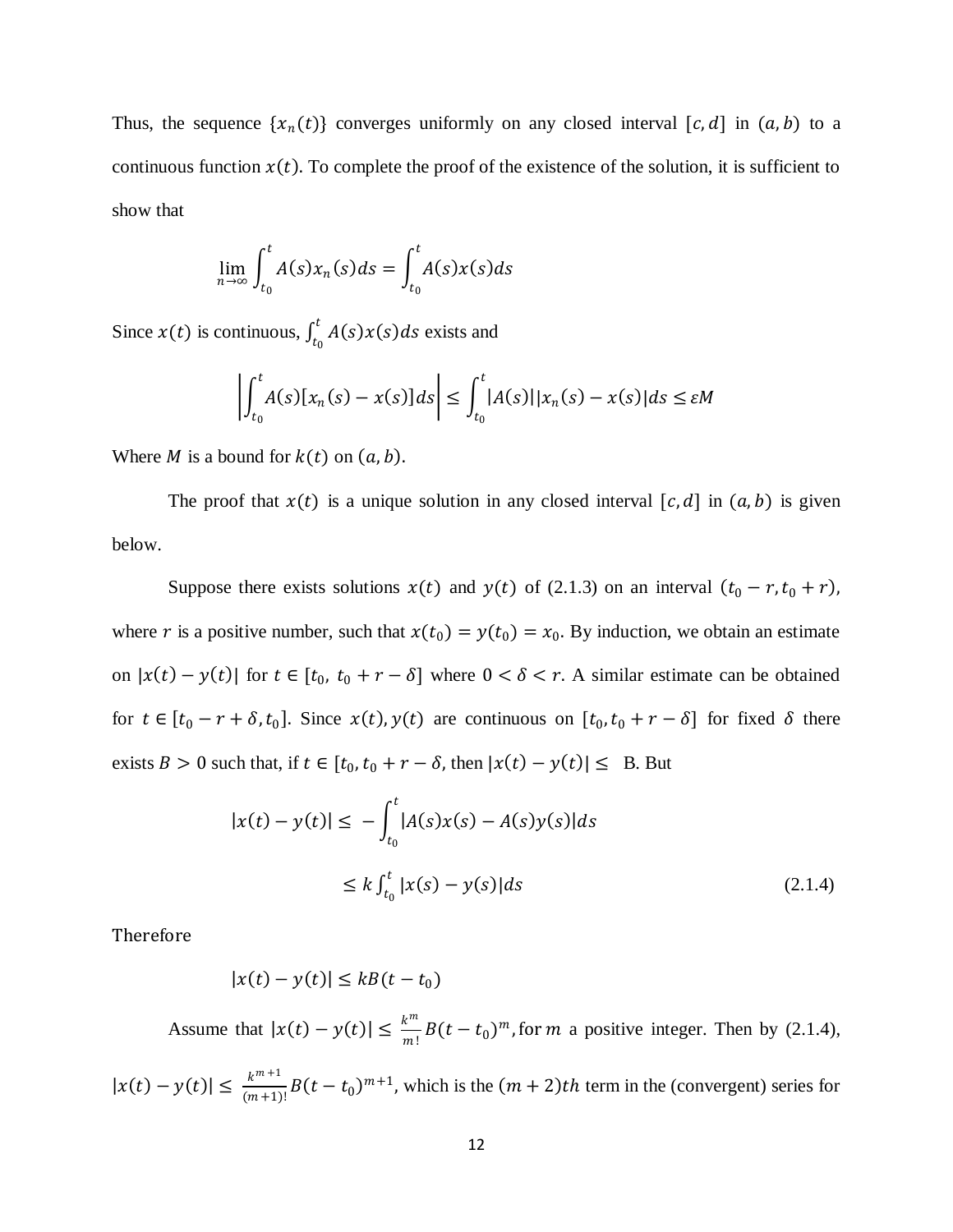$Be^{k(t-t_0)}$ . Therefore  $|x(t) - y(t)| < \varepsilon$ ; hence  $x(t) = y(t)$  for  $t \in [t_0, t_0 + r - \delta]$ . Since  $\delta$  is arbitrarily small,  $x(t) = y(t)$  for  $t \in (t_0, t_0 + r)$ .

The proof of Existence Theorem 2.1 for Linear Systems is obtained from Existence Theorem 2.2 for Linear Systems thus. If the elements of  $A(t)$  and  $h(t)$  are continuous then since the solution  $x(t)$  is continuous, equation (2.1.3) may be differentiated with respect to t and we obtain:

$$
\frac{dx(t)}{dx} = A(t)x(t) + h(t).
$$

## **2.2 Homogenous Linear Systems**

First-order system of differential equations of the form

′<sup>1</sup> = 11()<sup>1</sup> + ⋯ + 1 () ′ <sup>2</sup> = 21 <sup>1</sup> + ⋯ + 2 … … …… … … … … … … … … … … … … … …… … … … … … … … … … … … … … …… … … … … … … … … … … … ′ = 1()<sup>1</sup> + ⋯ + () (2.2.1)

in which the right hand sides of the equations are linear in  $x_1, \ldots, x_n$ , is called homogenous. In compact form, this is written as

$$
x' = A(t)x \tag{2.2.2}
$$

where  $A(t)$  is an  $n \times n$  matrix function of t, continuous for  $t \in [a, b]$ .

Equivalently, first-order system  $(2.1.2)$  is said to be homogenous whenever  $h(t)$  is identically zero.

The homogenous system (2.2.2) has two important properties:

(i) The identically zero function,  $x(t) = 0$  for all  $t \in [a, b]$  is a solution of (2.2.2), and is the unique solution such that  $x(t_0) = 0$  for any  $t \in [a, b]$ ;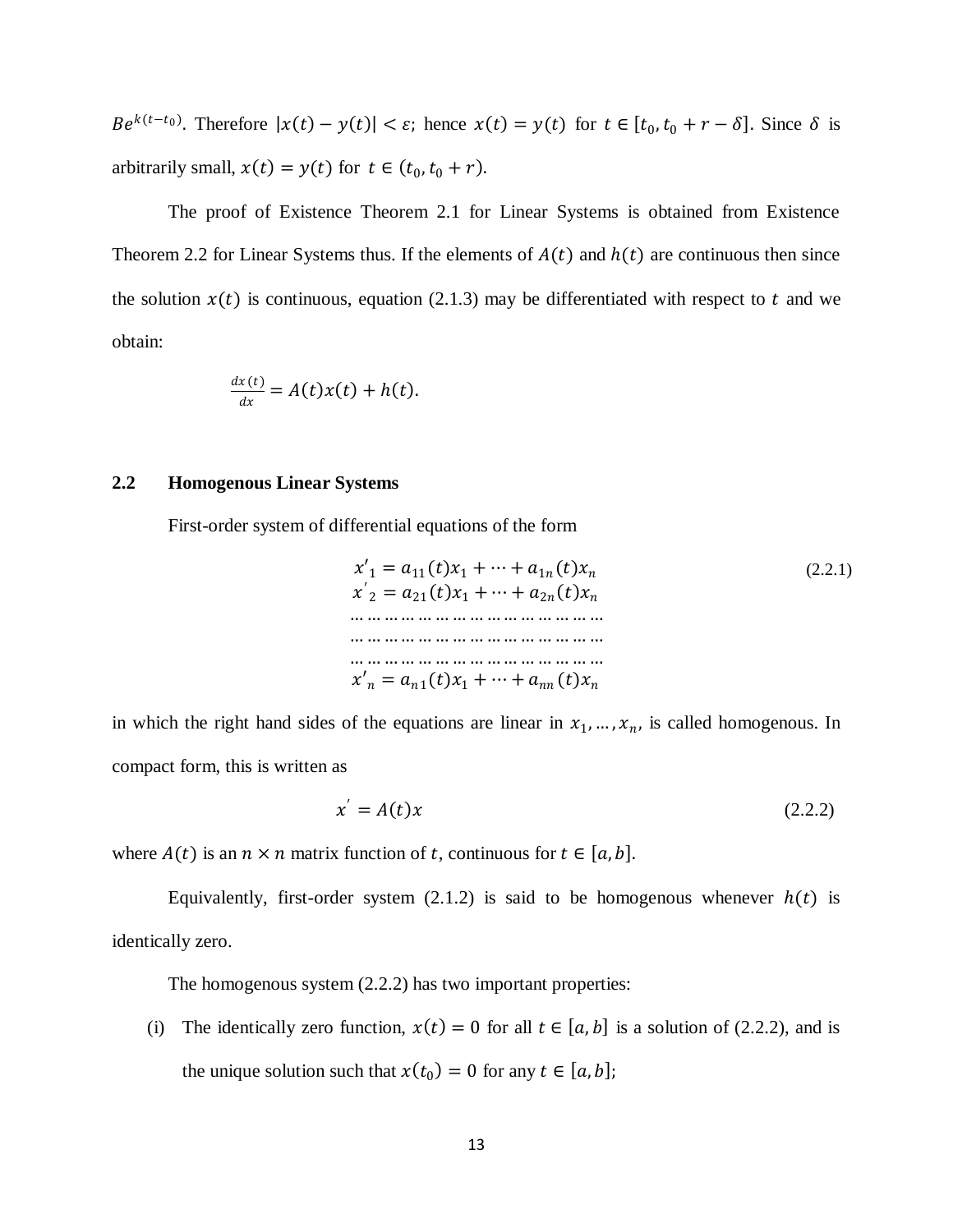(ii) If  $x_1(t)$  and  $x_2(t)$  are solutions of (2.2.2), then so is the linear combination of  $x_1(t)$ and  $x_2(t)$  i.e.  $x(t) = a_1 x_1(t) + a_2 x_2(t)$  for any two scalar constants  $a_1$  and  $a_2$ .

Thus, the set of all solutions of  $(2.2.2)$  (equivalently  $(2.2.1)$ ) on an interval [a, b] form a vector space. The following definitions will assist us determine the dimension of this space.

**Definition:** A set of *n* functions  $x_1(t), ..., x_n(t)$  are linearly dependent on [a, b] if there exist scalar constants  $a_1, ..., a_n$ , not all zero, such that

$$
\sum_{i=1}^n a_i x_i = 0 \text{ (for } t \in [a, b]).
$$

Otherwise they are linearly dependent.

For example, with  $n = 2$  the vectors

$$
\left(\begin{array}{c}1\\t^2\end{array}\right), \left(\begin{array}{c}t\\1\end{array}\right)
$$

are linearly independent vector functions of t for t in any interval [a, b], but at  $t = 1$  both reduce to

## $\binom{1}{1}$  $\binom{1}{1}$

and, hence are linearly dependent 2-vectors for this particular value of  $t$ .

#### **Theorem 2.3**

The set of an all solutions of (2.2.2) on an interval  $[a, b]$  form an n-dimensional vector space.

## **Proof**

It was earlier shown that the set of all solutions form a vector space. Next we show that there exist *n* linearly independent solutions. Let  $d_1, \ldots, d_n$  be *n* linearly independent *n*-vectors and, using theorem 2.1, let  $x_r(t)$  be the unique solution of (2.2.2) such that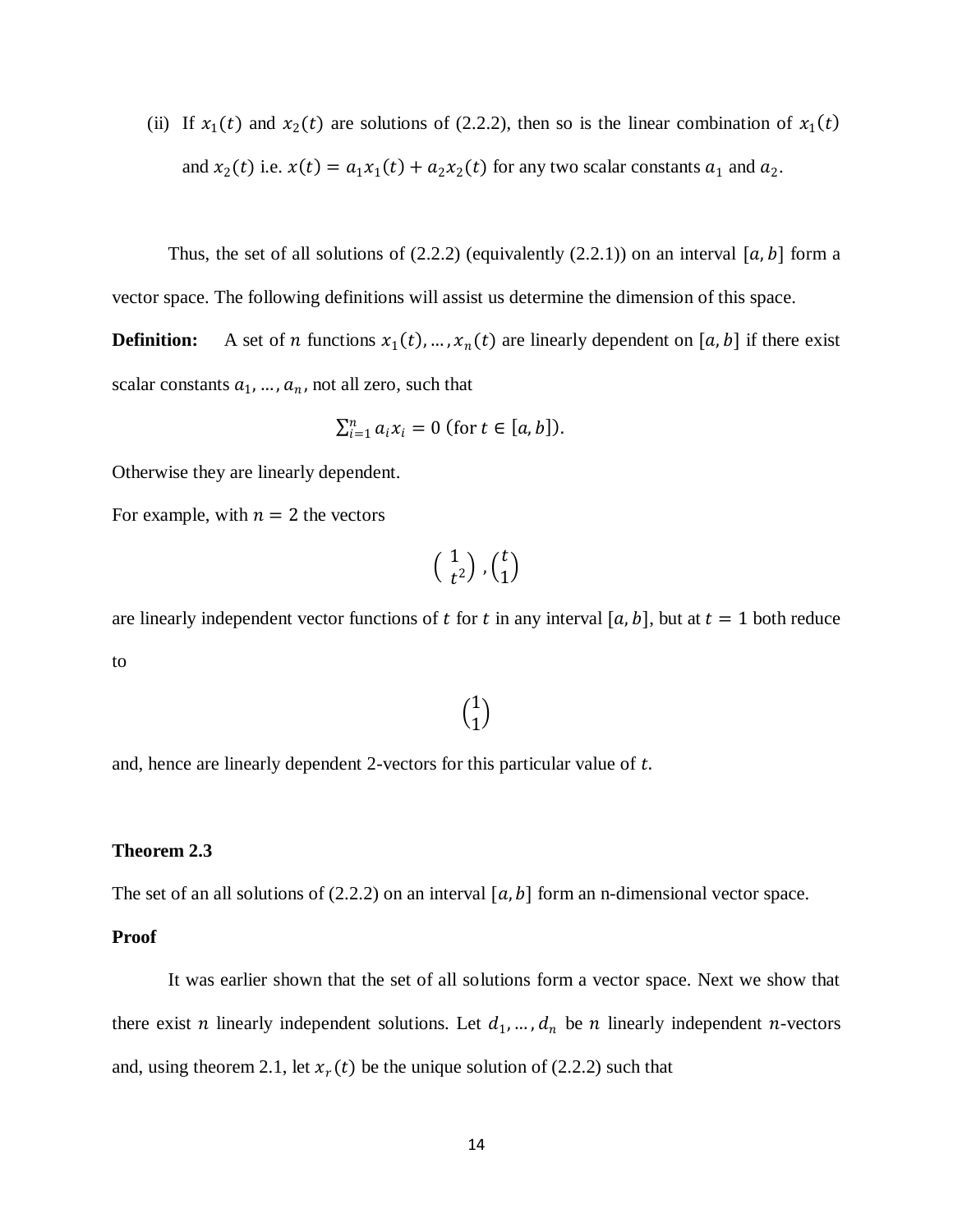$$
x_r(t_0) = d_r \t\t (r = 1, 2, ..., n),
$$

where  $t_0 \in I$ . Then  $x_1(t), ..., x_n(t)$  are linearly independent on [a, b]. For suppose that the contrary holds and there exist constants  $a_1, ..., a_n$  such that

$$
a_1x_1(t) + \dots + a_nx_n(t) = 0
$$
 (for all  $t \in [a, b]$ ).

Then, putting  $t = t_0$ , it follows that

$$
a_1d_1 + \dots + a_nd_n = 0
$$

But, since  $d_1, ..., d_n$  are linearly independent *n*-vectors, it follows that  $a_1 = 0, ..., a_n = 0$ . This establishes that the dimension of the vector space is at least  $n$ .

To show that the dimension is exactly n, we next demonstrate that any solution  $x(t)$  of (2.2.2) can be written as a linear combination of  $x_1(t)$ , ...,  $x_n(t)$ .

Indeed, given  $x(t)$ , let  $x_0 = x(t_0)$ , where  $t_0 \in [a, b]$ . Then, since  $d_1, ..., d_n$  are linearly independent  $n$  –vectors, there exists a unique set of constants  $a_1, ..., a_n$  such that

$$
x_0 = a_1 d_1 + \dots + a_n d_n.
$$

Now consider

$$
a_1x_1(t) + \dots + a_nx_n(t)
$$

By construction, this is a solution of (2.2.2) and satisfies the initial condition  $x(t_0) = x_0$ . But theorem 2.1 states that there is a unique solution to the initial-value problem and, hence, it must be identically equal to  $x(t)$ . We have show that

$$
x(t) = a_1 x_1(t) + \dots + a_n x_n(t)
$$

for all  $t \in [a, b]$ . Consequently, theorem 2.1 allows us to transfer linear independence of the initial conditions at  $t_0$  to the solution for all  $t_0 \in [a, b]$ .

Theorem 2.3 shows that the general solution of (2.2.2) is

$$
x(t) = a_1 x_1(t) + \dots + a_n x_n(t)
$$
 (2.2.3)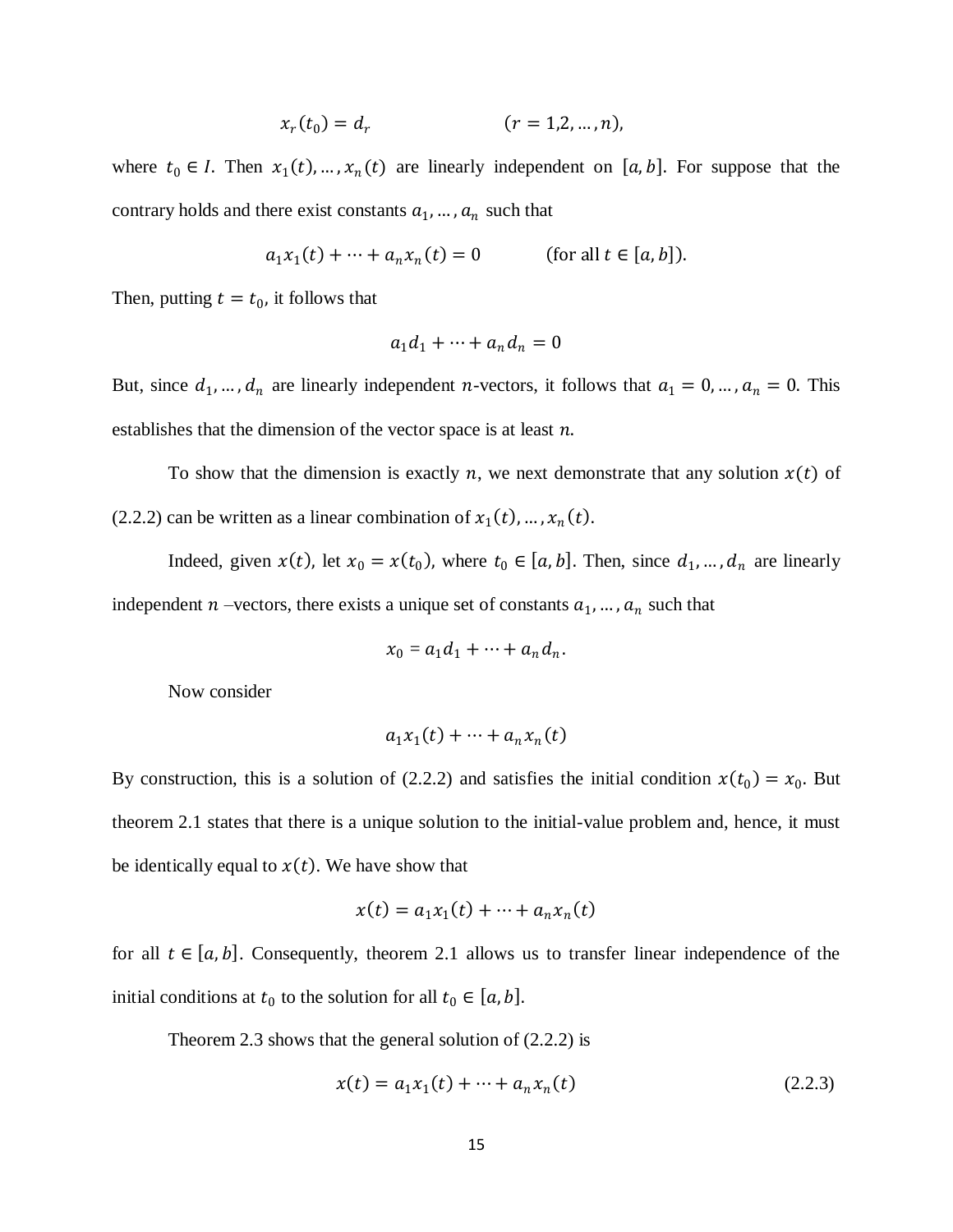where  $x_1(t), \ldots, x_n(t)$  are *n* linearly independent solutions and  $a_1, \ldots, a_n$  are *n* arbitrary constants.

**Definition:**  $(t)$ , ...,  $x_n(t)$  be *n* solutions of (2.2.2) on an interval [a, b], and put

$$
X(t) = (x_1(t), \dots, x_n(t))
$$
\n(2.2.4)

where  $X(t)$  is an  $n \times n$  matrix solution of

$$
X' = AX \tag{2.2.5}
$$

X is called a fundamental matrix if  $x_1(t), \ldots, x_n(t)$  are linearly independent. If, in addition,  $X(t_0) = E$ , the unit matrix, then  $X(t)$  is the principal fundamental matrix. Further

$$
W(t) = \det X(t) \tag{2.2.6}
$$

is called the Wronskian.

The property (2.2.5) is immediate from the definition (2.2.4) and (2.2.2). Further, if  $X(t)$ is a fundamental matrix solution of (2.2.5), then so is  $X(t)C$  for any non-singular constant matrix  $\mathcal{C}.$ 

Indeed, let

$$
Y(t) = X(t)C
$$

Then  $Y(t)$  is non-singular, and

$$
Y' = X'C = AXC = AY
$$

Note that the column of  $Y$  are linear combinations of the columns of  $X$ . Also the general solution (2.2.3) can be written in the form

$$
x(t) = X(t)c
$$

where c is an arbitrary *n*-vector, with components  $c_1, ..., c_n$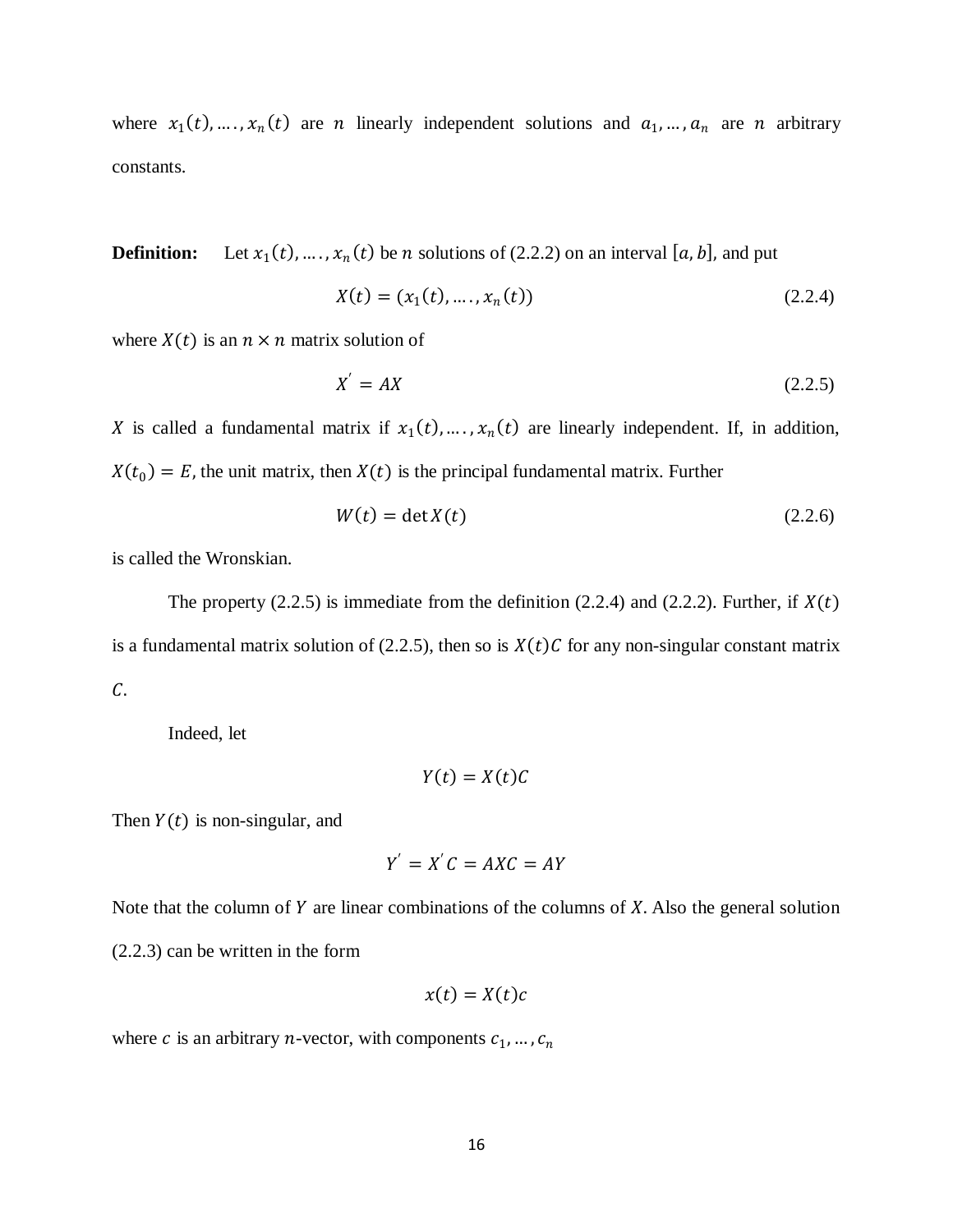## **2.3 Solution of Autonomous System s with Constant Coefficients**

To find the general solution of the system of differential equations

$$
X' = MX
$$
\n<sup>(2.3.1)</sup>

where  $X' = \frac{dx}{dt}$  $\frac{dx}{dt}$  ,  $M = \begin{pmatrix} a & b \\ c & d \end{pmatrix}$  $\begin{pmatrix} a & b \\ c & d \end{pmatrix}$  and  $X = \begin{pmatrix} a & b \\ c & d \end{pmatrix}$  $\mathcal{X}$ ...),

assume a solution of the form

$$
X(t) = \begin{pmatrix} A \\ B \end{pmatrix} e^{rt} \tag{2.3.2}
$$

Substitute (2.3.2) into (2.3.1) and rearrange the result to obtain

$$
\begin{pmatrix} a-r & b \ c & d-r \end{pmatrix} \begin{pmatrix} A \\ B \end{pmatrix} = \begin{pmatrix} 0 \\ 0 \end{pmatrix}
$$
 (2.3.3)

Solve the characteristic equation

$$
\begin{vmatrix} a-r & b \\ c & d-r \end{vmatrix} = 0
$$

for  $r$ , obtaining the roots (eigenvalues)  $r_1$  and  $r_2$ .

Next, we search for a fundamental matrix for this system of equations. This depends on the nature of the eigenvalues: whether they are distinct – either real or complex – or repeated.

- (i) For real, distinct eigenvalues  $r_1$  and  $r_2$ , substitute one of the eigenvalues say,  $r_1$ into (2.3.3) and solve the resulting algebraic equations for the associated eigenvector. Repeat this process for the other eigenvalue  $r_2$ . The columns in a fundamental matrix are formed by these eigenvectors times  $e^{rt}$ , for the appropriate value of  $r$ .
- (ii) For a repeated eigenvalue  $r$ , substitute

$$
X(t) = \begin{pmatrix} x(t) \\ y(t) \end{pmatrix} = \begin{pmatrix} A_1 \\ B_1 \end{pmatrix} e^{rt} + \begin{pmatrix} A_2 \\ B_2 \end{pmatrix} t e^{rt}
$$
\n(2.3.4)

into (2.3.3) and solve the resulting algebraic equations for  $A_1$ ,  $B_1$ ,  $A_2$  and  $B_2$ . The result of this operation will contain two arbitrary constants. The columns of a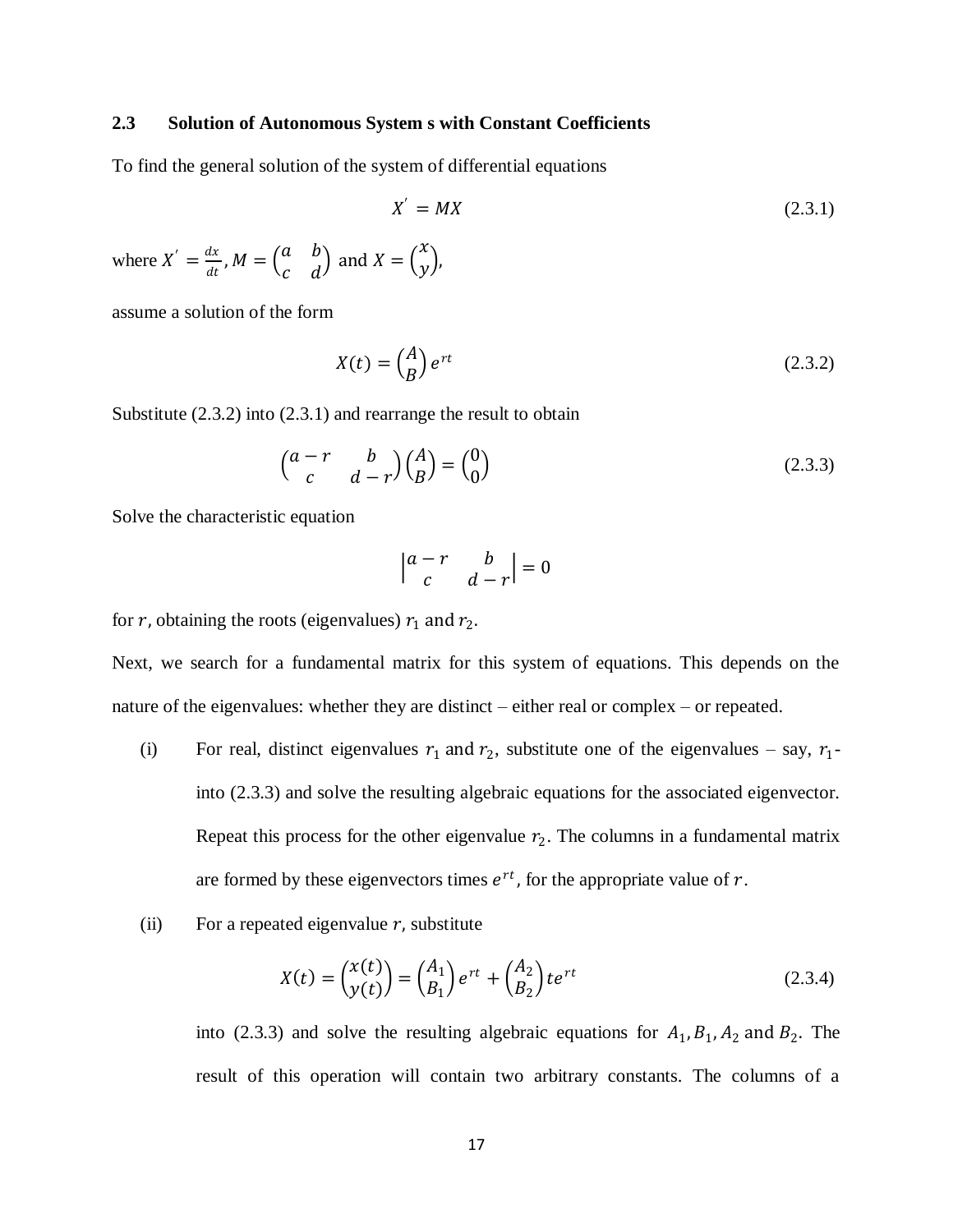fundamental matrix in this case are composed of the vector functions that multiply the two arbitrary constants.

(iii) For complex eigenvalues  $r_1$  and  $r_2$ , substitute one of them – say,  $r_1 = \alpha + i\beta$  – into (2.3.3) and solve the resulting algebraic equations. This gives a complex eigenvector, which when multiplied by  $e^{(\alpha+i\beta)t}$  will result in a complex valued solution. Form a fundamental matrix by having its columns as the real and imaginary parts of this solution.

For each of these cases mentioned above, the general solution of the system of differential equations is

$$
X(t)=U C,
$$

Where U is a fundamental matrix and C is a vector of arbitrary constants,  $C = \begin{pmatrix} C_1 \\ C_2 \end{pmatrix}$  $\binom{1}{c_2}$ .

If in addition to (2.3.1) is the initial value  $x(0) = x_0, y(0) = y_0$  - evaluate the arbitrary constants by solving the system

$$
U(0)C = \binom{x_0}{y_0}
$$

for  $c_1$  and  $c_2$ .

**Example:** Solve the system of equations

$$
x' = 2x + 5y
$$

$$
y' = x + 6y
$$

**Solution:** We can rewrite the system of equations above in matrix form

$$
\begin{pmatrix} x \\ y \end{pmatrix}' = \begin{pmatrix} 2 & 5 \\ 1 & 6 \end{pmatrix} \begin{pmatrix} x \\ y \end{pmatrix} \tag{2.3.5}
$$

It follows that in this case

$$
X = \begin{pmatrix} x \\ y \end{pmatrix}, \text{ and } M = \begin{pmatrix} 2 & 5 \\ 1 & 6 \end{pmatrix}
$$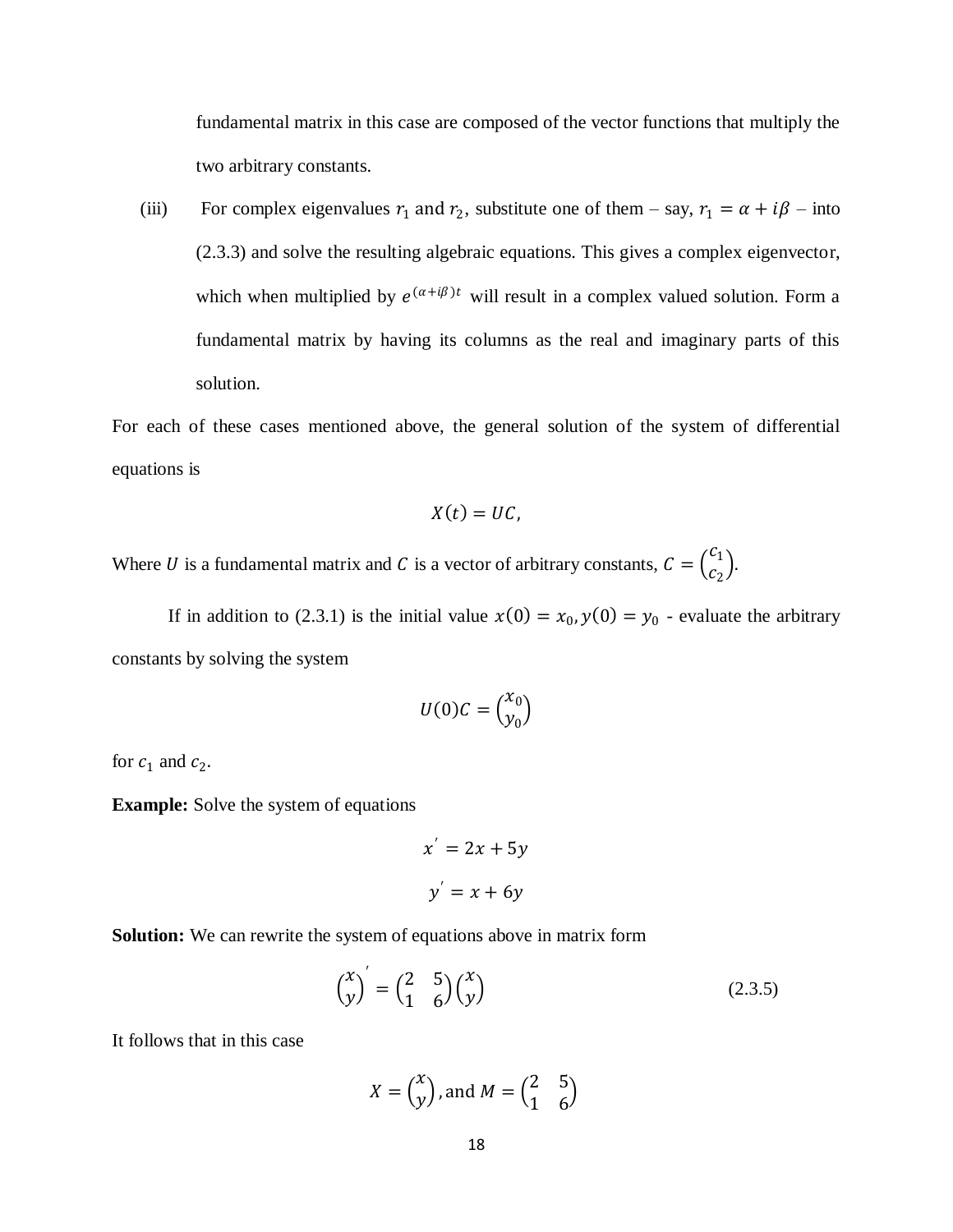We assume a nontrivial solution

$$
X(t) = \begin{pmatrix} x \\ y \end{pmatrix} = \begin{pmatrix} A \\ B \end{pmatrix} e^{rt}
$$
 (2.3.6)

where A, B are arbitrary constants. The derivative of  $X(t)$  with respect to t, that is,

$$
X'(t) = \frac{dx}{dt} = \frac{d}{dt} \begin{pmatrix} A \\ B \end{pmatrix} e^{rt} = \begin{pmatrix} rA \\ rB \end{pmatrix} e^{rt}
$$
 (2.3.7)

If we substitute  $(2.3.6)$  and  $(2.3.7)$  into  $(2.3.5)$ , we obtain

$$
\binom{rA}{rB}e^{rt} = \binom{2}{1}\binom{5}{B} \binom{A}{B}e^{rt}
$$

Because the common factor  $e^{rt}$  is never zero, we may divide by it and rearrange the preceding equation to obtain

$$
\begin{pmatrix} 2 & 5 \ 1 & 6 \end{pmatrix} \begin{pmatrix} A \ B \end{pmatrix} - \begin{pmatrix} rA \ rB \end{pmatrix} = \begin{pmatrix} 2-r & 5 \ 1 & 6-r \end{pmatrix} \begin{pmatrix} A \ B \end{pmatrix} = \begin{pmatrix} 0 \ 0 \end{pmatrix}
$$

This system of algebraic equations will have a nontrivial solution only if the determinant of the coefficients is zero, so

$$
\begin{vmatrix} 2-r & 5 \\ 1 & 6-r \end{vmatrix} = 0
$$

This gives the quadratic equation

$$
(2-r)(6-r) - 5 = r2 - 8r + 7 = 0
$$

Or

$$
(r-1)(r-7)=0
$$

The values  $r = 1$  and  $r = 7$  are the only values of r that give nontrivial solutions of the system of equations in (2.3.8). If we substitute  $r = 1$  in (2.3.8) we obtain

$$
\begin{pmatrix} 1 & 5 \\ 1 & 5 \end{pmatrix} \begin{pmatrix} A \\ B \end{pmatrix} = \begin{pmatrix} 0 \\ 0 \end{pmatrix},
$$

So our only condition is that  $B = -\frac{1}{5}$  $\frac{1}{5}A$ .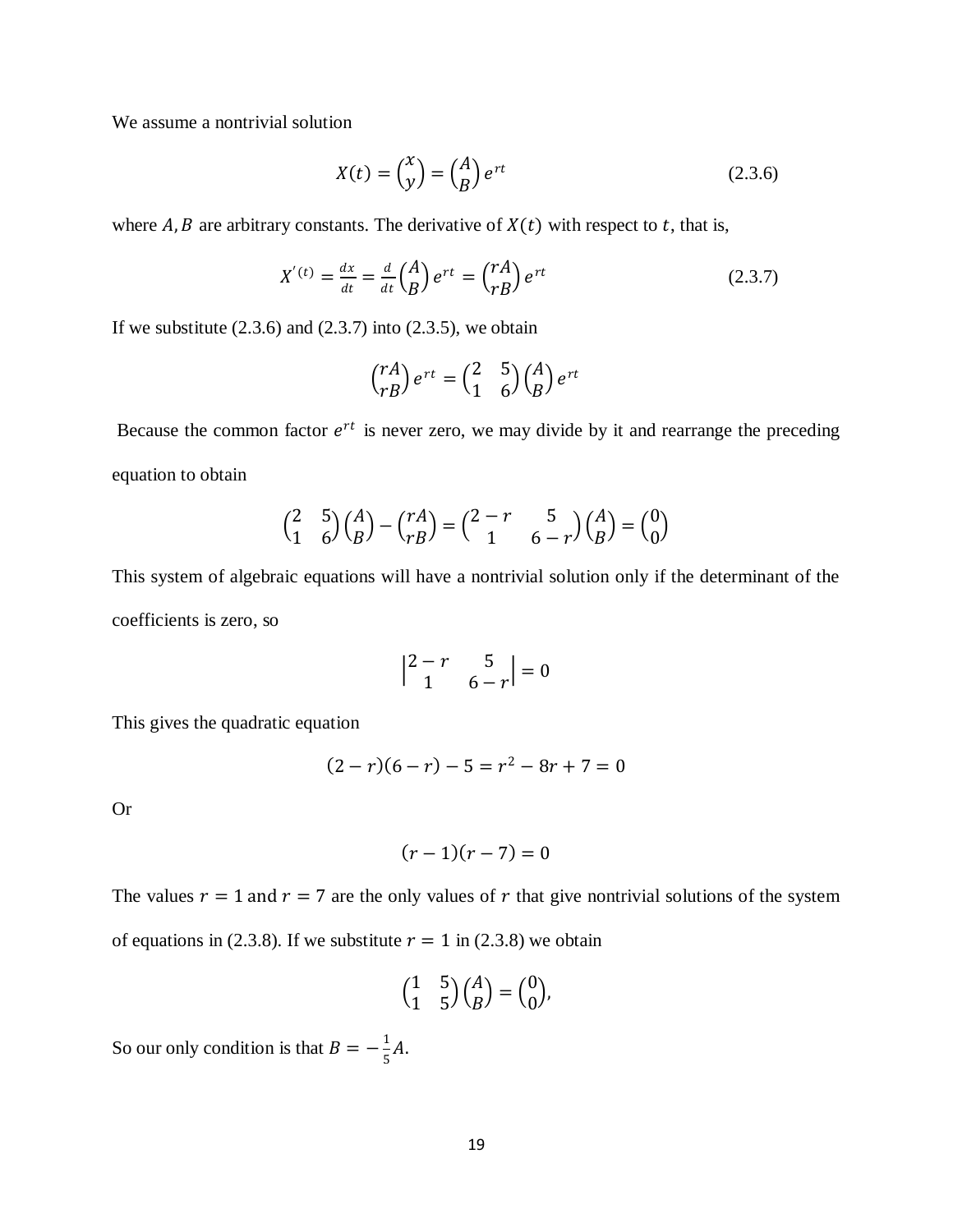This gives the vector

$$
\begin{pmatrix} A \\ -\frac{1}{5}A \end{pmatrix},
$$

where  $A$  is an arbitrary constant, and the solution

$$
\begin{pmatrix} A \\ -\frac{1}{5}A \end{pmatrix} e^t = A \begin{pmatrix} 1 \\ -\frac{1}{5} \end{pmatrix} e^t = A \begin{pmatrix} e^t \\ -\frac{1}{5}e^t \end{pmatrix}
$$

If we use  $r = 7$  in (2.3.8) we obtain

$$
\begin{pmatrix} -5 & 5 \\ 1 & -1 \end{pmatrix} \begin{pmatrix} A \\ B \end{pmatrix} = \begin{pmatrix} 0 \\ 0 \end{pmatrix},
$$

So our only condition is that  $B = A$ . This gives the vector

 $\binom{A}{A}$  $\binom{n}{A}$ ,

Where  $A$  is an arbitrary constant, and the solution

$$
\begin{pmatrix} A \\ A \end{pmatrix} e^{7t} = A \begin{pmatrix} 1 \\ 1 \end{pmatrix} e^{7t} = A \begin{pmatrix} e^{7t} \\ e^{7t} \end{pmatrix}
$$

In these two solutions we have two different arbitrary constants, each denoted by the symbol A. If we designate these arbitrary constants  $C_1$  and  $C_2$ , we can express our explicit solution of (2.3.5) as

$$
\begin{pmatrix} x(t) \\ y(t) \end{pmatrix} = C_1 \begin{pmatrix} 1 \\ -\frac{1}{5} \end{pmatrix} e^t + C_2 \begin{pmatrix} 1 \\ 1 \end{pmatrix} e^{7t}
$$

Using the fact that

$$
C_1 \begin{pmatrix} A_1 \\ A_2 \end{pmatrix} + C_2 \begin{pmatrix} B_1 \\ B_2 \end{pmatrix} = \begin{pmatrix} A_1 & B_1 \\ A_2 & B_2 \end{pmatrix} \begin{pmatrix} C_1 \\ C_2 \end{pmatrix}
$$

we may also write this solution in matrix form as

$$
\begin{pmatrix} x(t) \\ y(t) \end{pmatrix} = \begin{pmatrix} e^t & e^{7t} \\ -\frac{1}{5}e^t & e^{7t} \end{pmatrix} \begin{pmatrix} C_1 \\ C_2 \end{pmatrix}
$$

Or

 $X(t) = UC$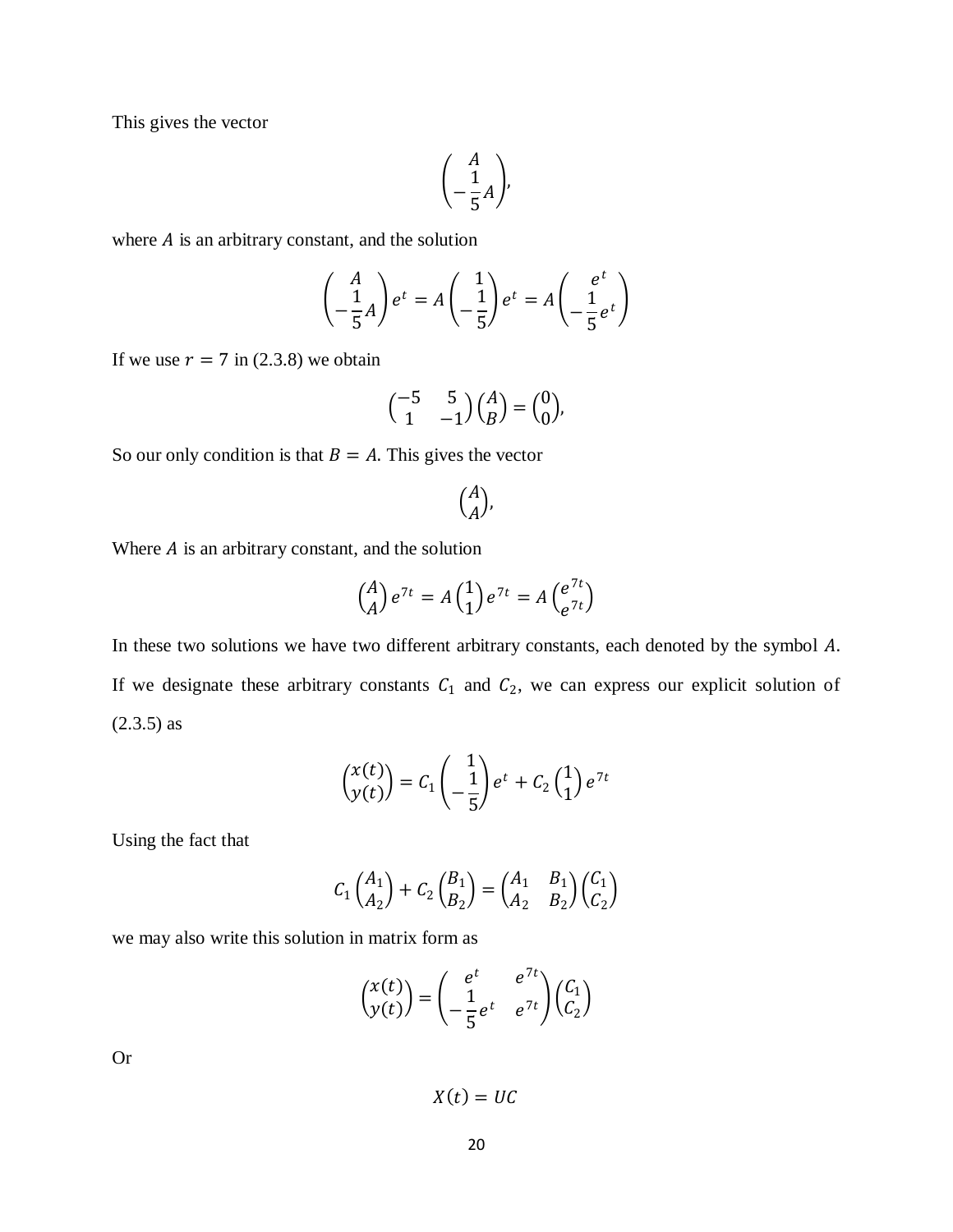where

$$
X(t) = \begin{pmatrix} x(t) \\ y(t) \end{pmatrix}, U = \begin{pmatrix} e^t & e^{7t} \\ -\frac{1}{5}e^t & e^{7t} \end{pmatrix}, \text{and } C = \begin{pmatrix} C_1 \\ C_2 \end{pmatrix}
$$

## **Remark**

1. The two solutions of the characteristic equation, in this case  $r = 1$  and  $r = 7$  are called eigenvalues. The two vectors of constants associated with these eigenvalues, in this case

$$
A\left(\begin{array}{c}1\\-\frac{1}{5}\end{array}\right)
$$
 and 
$$
A\left(\begin{array}{c}1\\1\end{array}\right),
$$

are called eigenvectors.

The example we just treated has real distinct eigenvalues.

**Example:** Real, Repeated Eigenvalue

Consider the system of differential equations

$$
\frac{d}{dt}\begin{pmatrix} x \\ y \end{pmatrix} = \begin{pmatrix} 2 & 9 \\ -1 & -4 \end{pmatrix} \begin{pmatrix} x \\ y \end{pmatrix}
$$
\n(2.3.9)

where we seek a solution of the form

$$
X(t) = \begin{pmatrix} x(t) \\ y(t) \end{pmatrix} = \begin{pmatrix} A \\ B \end{pmatrix} e^{rt}
$$

Substituting this expression into (2.3.9) yields

$$
\begin{pmatrix} rA \\ rB \end{pmatrix} e^{rt} = \begin{pmatrix} 2 & 9 \\ -1 & -4 \end{pmatrix} \begin{pmatrix} A \\ B \end{pmatrix} e^{rt}
$$

and the associated set of algebraic equations

$$
\begin{pmatrix} 2-r & 9 \ -1 & -4-r \end{pmatrix} \begin{pmatrix} A \ B \end{pmatrix} = \begin{pmatrix} 0 \ 0 \end{pmatrix}
$$
 (2.3.10)

From the determinant of the preceding  $2 \times 2$  matrix we can obtain the characteristic equation as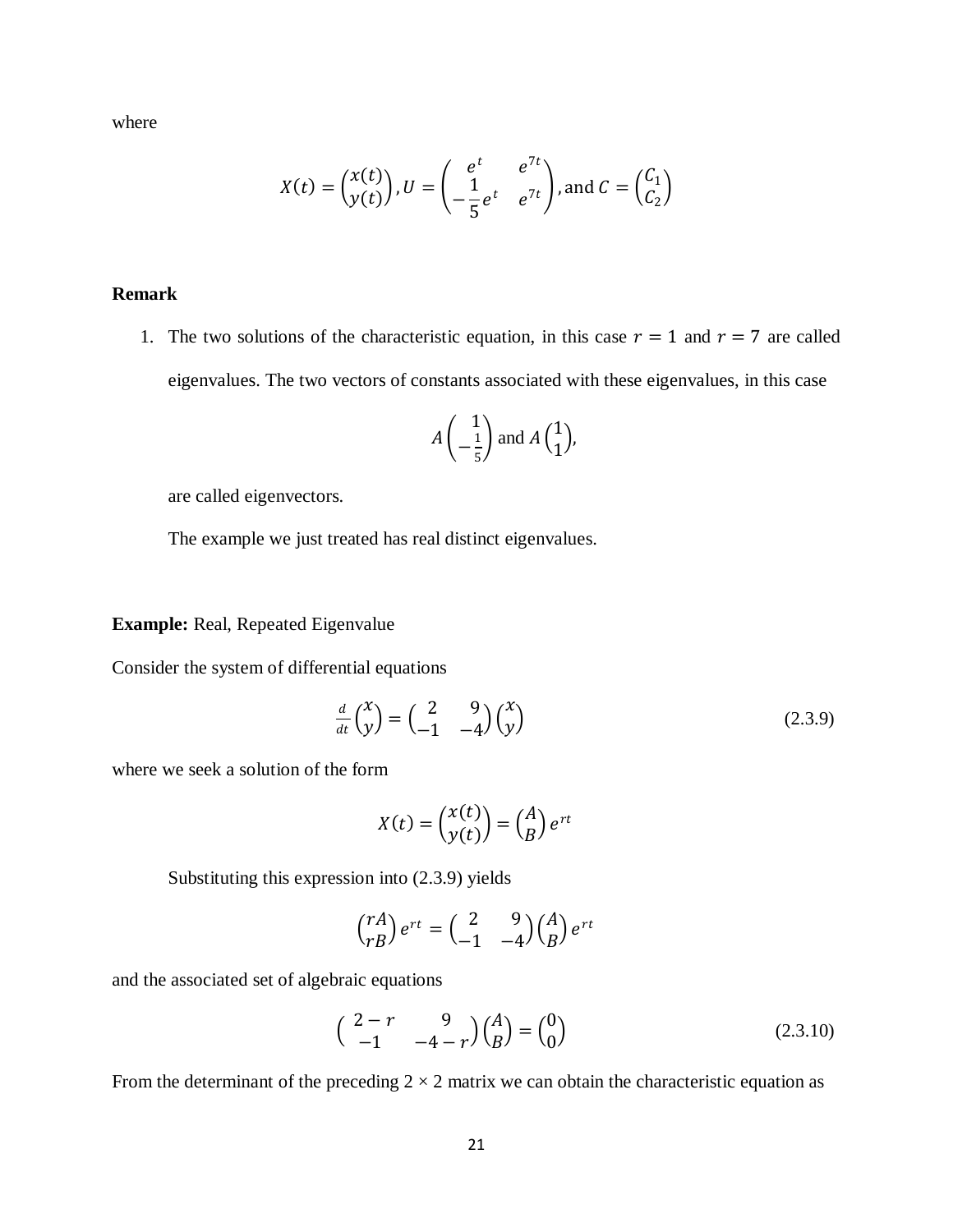$$
(2-r)(-4-r) + 9 = r2 + 2r + 1 = (r + 1)2 = 0
$$

giving the repeated eigenvalue of  $r = 1$ .

To find the eigenvector associated with the eigenvalue  $r = -1$ , we substitute  $r = -1$ into (2.3.10) and obtain

$$
\begin{pmatrix} 3 & 9 \ -1 & -3 \end{pmatrix} \begin{pmatrix} A \\ B \end{pmatrix} = \begin{pmatrix} 0 \\ 0 \end{pmatrix}
$$

This requires that  $A = -3B$ , so we have the eigenvector

$$
\binom{-3B}{B}
$$

Thus, one solution of (2.3.9) is

$$
\binom{-3B}{B}e^{-t}
$$

The other solution is given by

$$
\left(\begin{array}{c}-3B\\B\end{array}\right)te^{-t}
$$

Then the explicit solution of (2.3.9) is taken as

$$
X(t) = \binom{x(t)}{y(t)} = \binom{-3A_1}{B_1} e^{-t} + \binom{-3A_2}{B_2} t e^{-t}
$$
\n(2.3.11)

Substituting this expression into (2.3.9) gives

$$
\begin{pmatrix} 3A_1 - 3A_2 \ B_2 - B_1 \end{pmatrix} e^{-t} + \begin{pmatrix} 3A_2 \ -B_2 \end{pmatrix} t e^{-t} = \begin{pmatrix} -6A_1 + 9B_1 \ 3A_1 - 4B_1 \end{pmatrix} e^{-t} + \begin{pmatrix} -6A_2 + 9B_2 \ 3A_2 - 4B_2 \end{pmatrix} t e^{-t}
$$

Equating coefficients of  $e^{-t}$  and  $te^{-t}$  gives the system of algebraic equations

$$
3A1 - 3A2 = -6A1 + 9B1
$$
  

$$
B2 - B1 = 3A1 - 4B1
$$
  

$$
3A2 = -6A2 + 9B2
$$
  

$$
-B2 = 3A2 - 4B2
$$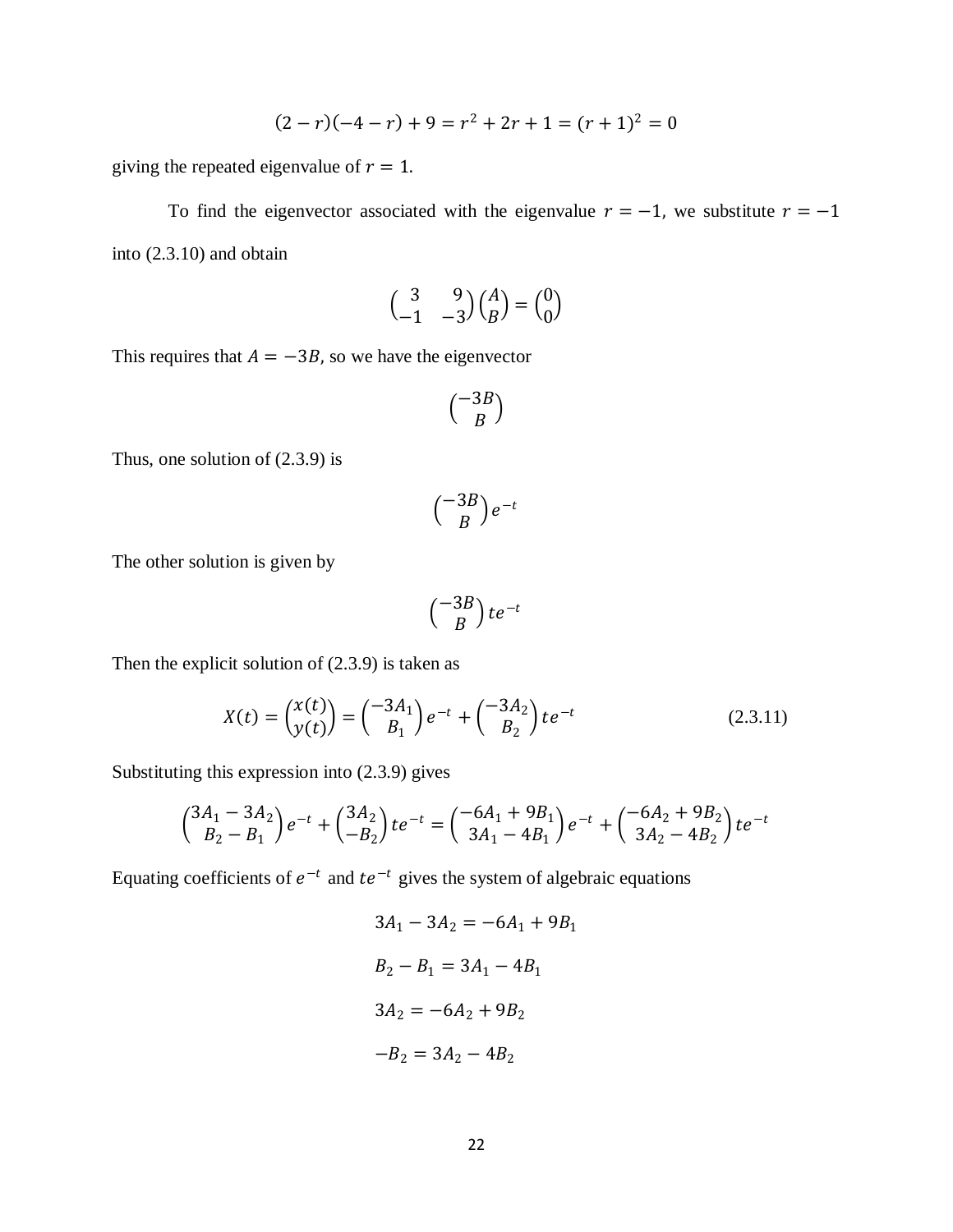This system of equations has the solution

$$
A_1 = B_1 + \frac{1}{3}B_2
$$

$$
A_2 = B_2
$$

where  $B_1$  and  $B_2$  may be chosen arbitrarily, so we denote them by  $C_1$  and  $C_2$ . This means that the solution (2.3.11) may be written in the form

$$
X(t) = \begin{pmatrix} x(t) \\ y(t) \end{pmatrix} = \begin{pmatrix} -(3C_1 + C_2) \\ C_1 \end{pmatrix} e^{-t} + \begin{pmatrix} -3C_2 \\ C_2 \end{pmatrix} t e^{-t},
$$

Or

$$
X(t) = \begin{pmatrix} x(t) \\ y(t) \end{pmatrix} = \begin{pmatrix} -3e^{-t} & -(1+3t)e^{-t} \\ e^{-t} & te^{-t} \end{pmatrix} \begin{pmatrix} C_1 \\ C_2 \end{pmatrix}
$$

Here a fundamental matrix is

$$
U = \begin{pmatrix} e^{-t} & -(1+3t)e^{-t} \\ e^{-t} & te^{-t} \end{pmatrix}
$$

**Example:** Complex Eigenvalues

Consider the system of differential equations

$$
\frac{d}{dt}\begin{pmatrix} x \\ y \end{pmatrix} = \begin{pmatrix} 2 & -1 \\ 1 & 2 \end{pmatrix} \begin{pmatrix} x \\ y \end{pmatrix}
$$
\n(2.3.12)

In a manner similar to the previous example we seek a solution of the form

$$
X(t) = \begin{pmatrix} x(t) \\ y(t) \end{pmatrix} = \begin{pmatrix} A \\ B \end{pmatrix} e^{rt}
$$

and determine the characteristic equation from the determinant of the  $2 \times 2$  matrix in the equation

$$
\begin{pmatrix} 2-r & -1 \\ 1 & 2-r \end{pmatrix} \begin{pmatrix} A \\ B \end{pmatrix} = \begin{pmatrix} 0 \\ 0 \end{pmatrix}
$$
 (2.3.13)

as

$$
(2-r)(2-r) + 1 = r^2 - 4r + 5 = 0
$$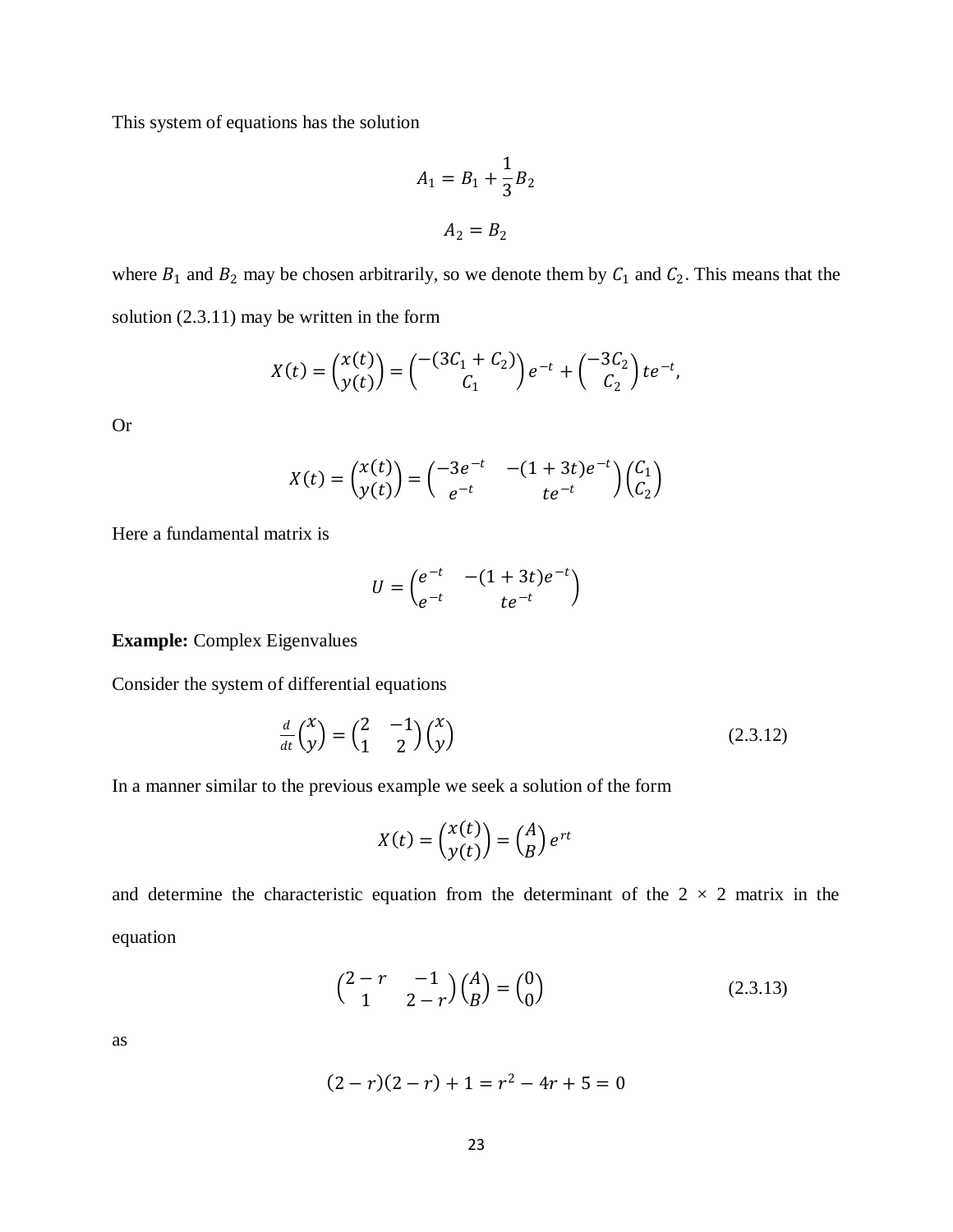The eigenvalues are  $r = 2 \pm i$ .

If we substitute  $r = 2 \pm i$  into (2.3.13) we obtain

$$
\begin{pmatrix} -i & -1 \\ 1 & -i \end{pmatrix} \begin{pmatrix} A \\ B \end{pmatrix} = \begin{pmatrix} 0 \\ 0 \end{pmatrix},
$$

so *A* and *B* must be related by  $A = Bi$ . This gives an eigenvector as

$$
B\left(\begin{matrix}i\\1\end{matrix}\right)
$$

and a solution of (2.3.12) as

$$
B\binom{i}{1}e^{(2+i)t} = B\binom{i}{1}e^{2t}e^{it}
$$

$$
= B\binom{i}{1}e^{2t}e^{it}(\cos t + i\sin t)
$$

If we decompose this vector into its real and imaginary parts we obtain

$$
B\left(\begin{array}{c}i\\1\end{array}\right)e^{(2+i)t} = B\left(\begin{array}{c}-e^{2t}\sin t\\e^{2t}\cos t\end{array}\right) + iB\left(\begin{array}{c}e^{2t}\cos t\\e^{2t}\sin t\end{array}\right) \tag{2.3.14}
$$

as our solution. However, because our original differential equation (2.3.12) has only real coefficients and our solution contains both a real part and an imaginary part, each of these parts, namely,

$$
\begin{pmatrix} -e^{2t} \sin t \\ e^{2t} \cos t \end{pmatrix}
$$
 and 
$$
\begin{pmatrix} e^{2t} \cos t \\ e^{2t} \sin t \end{pmatrix}
$$

must separately satisfy (2.3.12). Thus, our fundamental matrix is

$$
U = \begin{pmatrix} -e^{2t} \sin t & e^{2t} \cos t \\ e^{2t} \cos t & e^{2t} \sin t \end{pmatrix}
$$

Hence, our solution is

$$
X(t) = \begin{pmatrix} x(t) \\ y(t) \end{pmatrix} = \begin{pmatrix} -e^{2t} \sin t & e^{2t} \cos t \\ e^{2t} \cos t & e^{2t} \sin t \end{pmatrix} \begin{pmatrix} C_1 \\ C_2 \end{pmatrix}
$$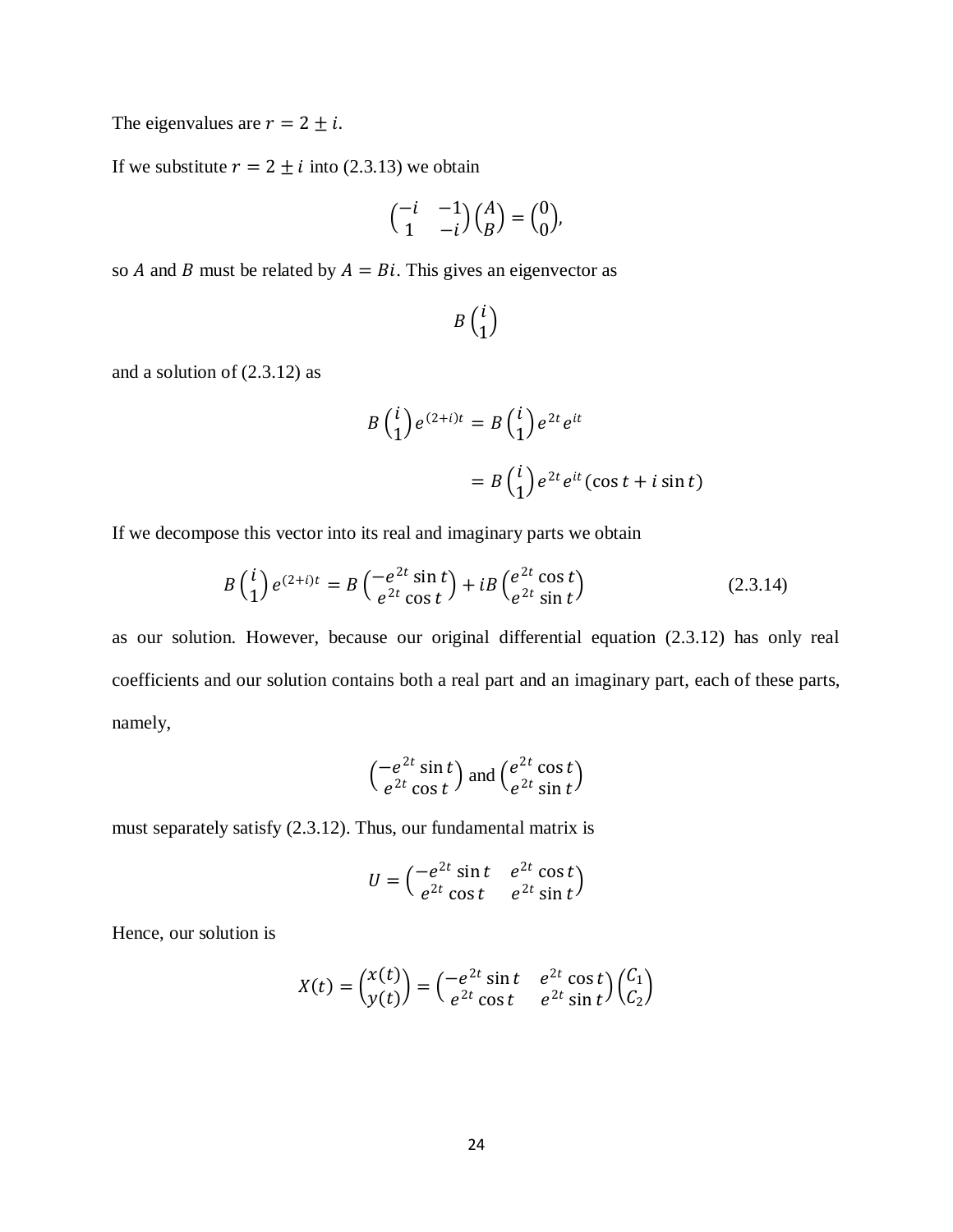## **3.0 Sturm Theory**

## **3.1 Self-Adjoint Equations of the Second Order**

In this section we shall consider some basic properties of some second-order self-adjoint ordinary differential equations. We begin by introducing the adjoint of a second-order homogenous linear differential equation.

## **Definition 3.1**

Consider the second-order homogenous differential equation

$$
p(x)\frac{d^2y}{dx^2} + q(x)\frac{dy}{dx} + r(x)y = 0
$$
\n(3.1)

where  $p$  is twice continuously differentiable,  $q$  is once continuously differentiable,  $r$  is continuous, and  $p(x) \neq 0$  on  $I = [a, b]$ . The adjoint equation to (3.1) is

$$
\frac{d^2}{dx^2}(p(x)y) - \frac{d}{dx}(q(x)y) + r(x)y = 0,
$$

that is, after taking the indicated derivatives,

$$
p(x)\frac{d^2y}{dx^2} + [2p'(x) - q(x)]\frac{dy}{dx} + [p''(x) - q'(x) + r(x)]y = 0
$$
\n(3.2)

where the primes denote differentiation with respect to  $t$ .

**Example 3.1.** Consider

$$
x^2\frac{d^2y}{dx^2} + 3x\frac{dy}{dx} + 3y = 0
$$

Here  $p(x) = x^2$ ,  $q(x) = 3x$  and  $r(x) = 3$ . By (3.2), the adjoint equation to this equation is

$$
x^{2} \frac{d^{2}y}{dx^{2}} + [4x - 3x] \frac{dy}{dx} + [2 - 3 + 3]y = 0
$$

Or simply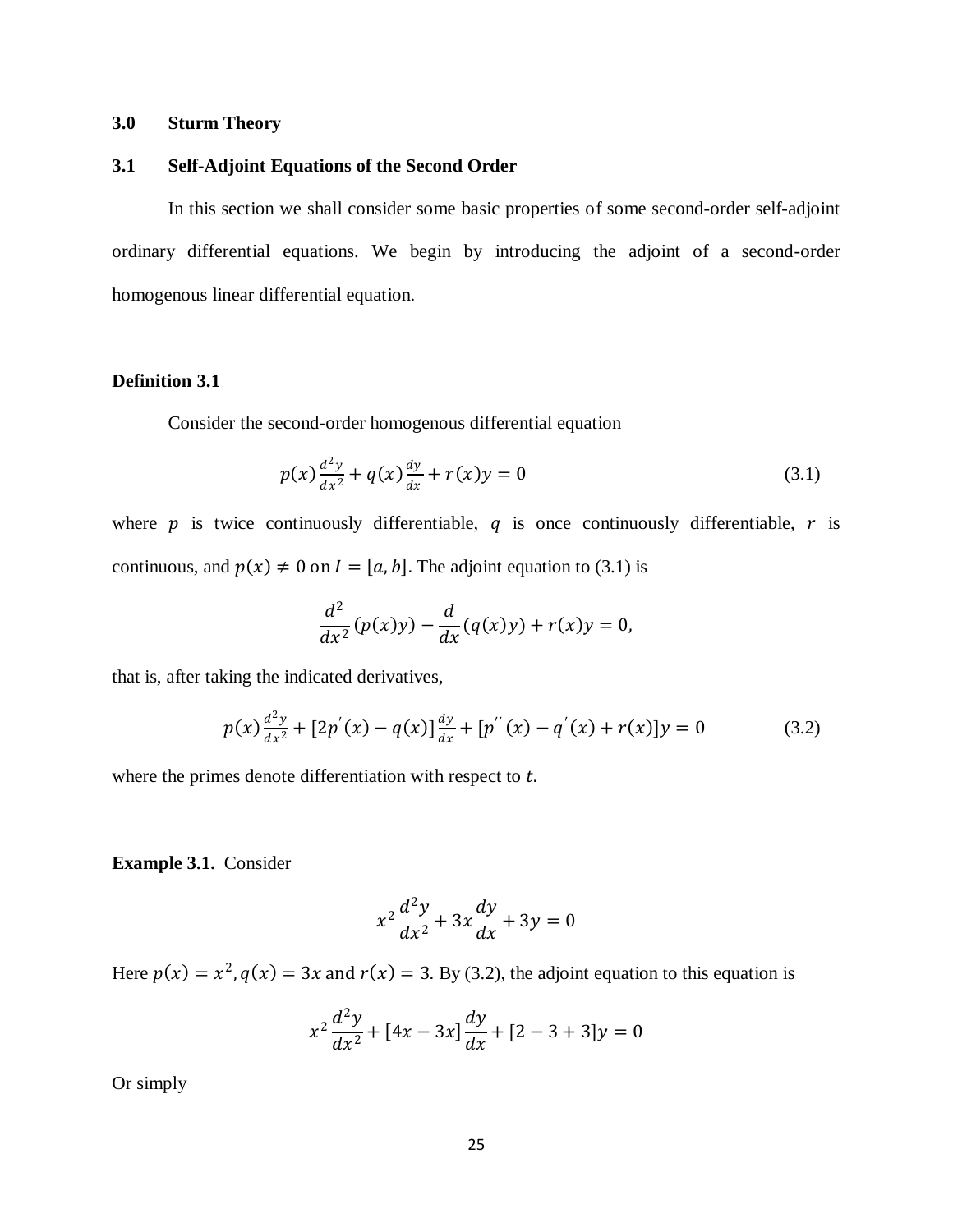$$
x^2\frac{d^2y}{dx^2} + x\frac{dy}{dx} + 2y = 0.
$$

**Remark:** The adjoint equation of (3.1) is always the original equation (3.1) itself.

We can now consider the special case in which the adjoint equation (3.2) of (3.1) is also (3.1) itself.

## **Definition 3.2**

The second-order homogenous linear differential equation

$$
p(x)\frac{d^2y}{dx^2} + q(x)\frac{dy}{dx} + r(x)y = 0
$$

is called self adjoint if it is identical with its adjoint equation (3.2).

## **Theorem 3.1**

Consider the second-order linear differential equation (3.1). It is called self adjoint if

$$
\frac{d}{dx}(p(x)) = q(x) \qquad \text{on } a \le t \le b.
$$

## **Corollary 3.1**

Let (3.1) be self adjoint, then

$$
\frac{d}{dx}\left[p(x)\frac{dy}{dx}\right] + r(x)y = 0.
$$

**Example 3.2.** Consider the linear differential equation

$$
x^3\frac{d^2y}{dx^2} + 3x^2\frac{dy}{dx} + y = 0.
$$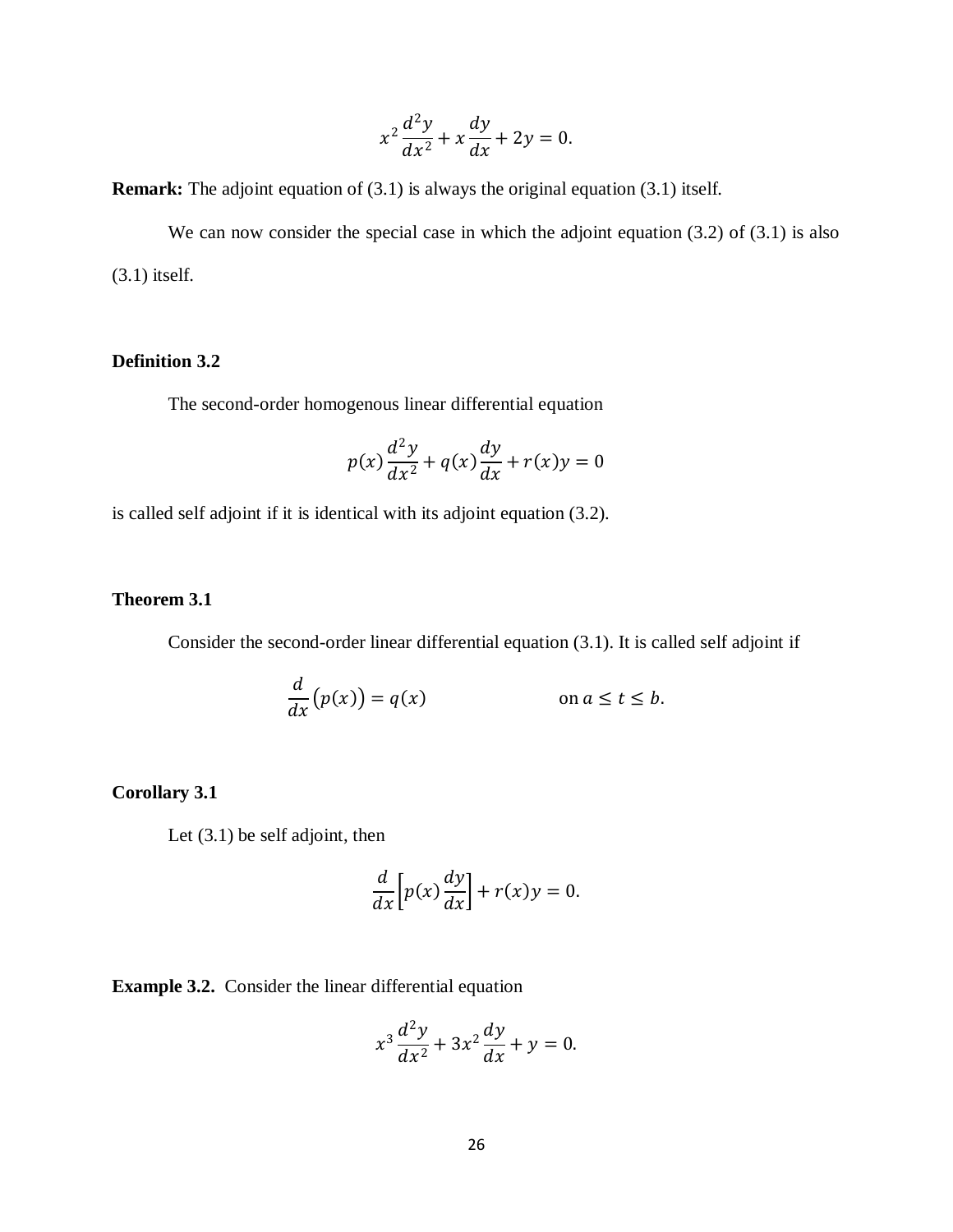The equation is self adjoint since  $p(x) = x^3$ ,  $q(x) = 3x^2$  and  $r(x) = 1$ . Thus this equation is written as

$$
\frac{d}{dx}(x^3\frac{dy}{dx}) + y = 0
$$

## **Theorem 3.2**

Given the linear differential equation

$$
p(x)\frac{d^2y}{dx^2} + q(x)\frac{dy}{dx} + r(x)y = 0,
$$

where p, q and r are continuous,  $p(x) \neq 0$  on *I*, then the equation can be transformed into the equivalent self-adjoint form

$$
\frac{d}{dx}\left[P(x)\frac{dy}{dx}\right] + Q(x)y = 0,
$$

where  $P(x) = e^{\int_{p(x)}^{q(x)}}$  $\frac{q(x)}{p(x)}dx$ ,  $Q(x) = \frac{r(x)}{p(x)}$  $\frac{r(x)}{p(x)}e^{\int \frac{q(x)}{p(x)}}$  $\frac{q(x)}{p(x)}dx$ 

by multiplication throughout by the factor  $\frac{1}{p(x)} e^{\int \frac{q(x)}{p(x)}}$  $\frac{q(x)}{p(x)}dx$ 

#### **Example 3.3**

Consider the equation

$$
x^2\frac{d^2y}{dx^2} + x\frac{dy}{dx} + y = 0.
$$

Here  $p(x) = x^2$ ,  $q(x) = x$ ,  $r(x) = 1$ . Since  $p'(x) = 2x \ne 1 = q'(x)$ , the equation above is not self-adjoint. The factor for this equation is

$$
\frac{1}{p(x)}e^{\int \frac{q(x)}{p(x)}dx} = \frac{1}{x^2}e^{\int \frac{x}{x^2}dx} = \frac{x}{x^2} = \frac{1}{x}
$$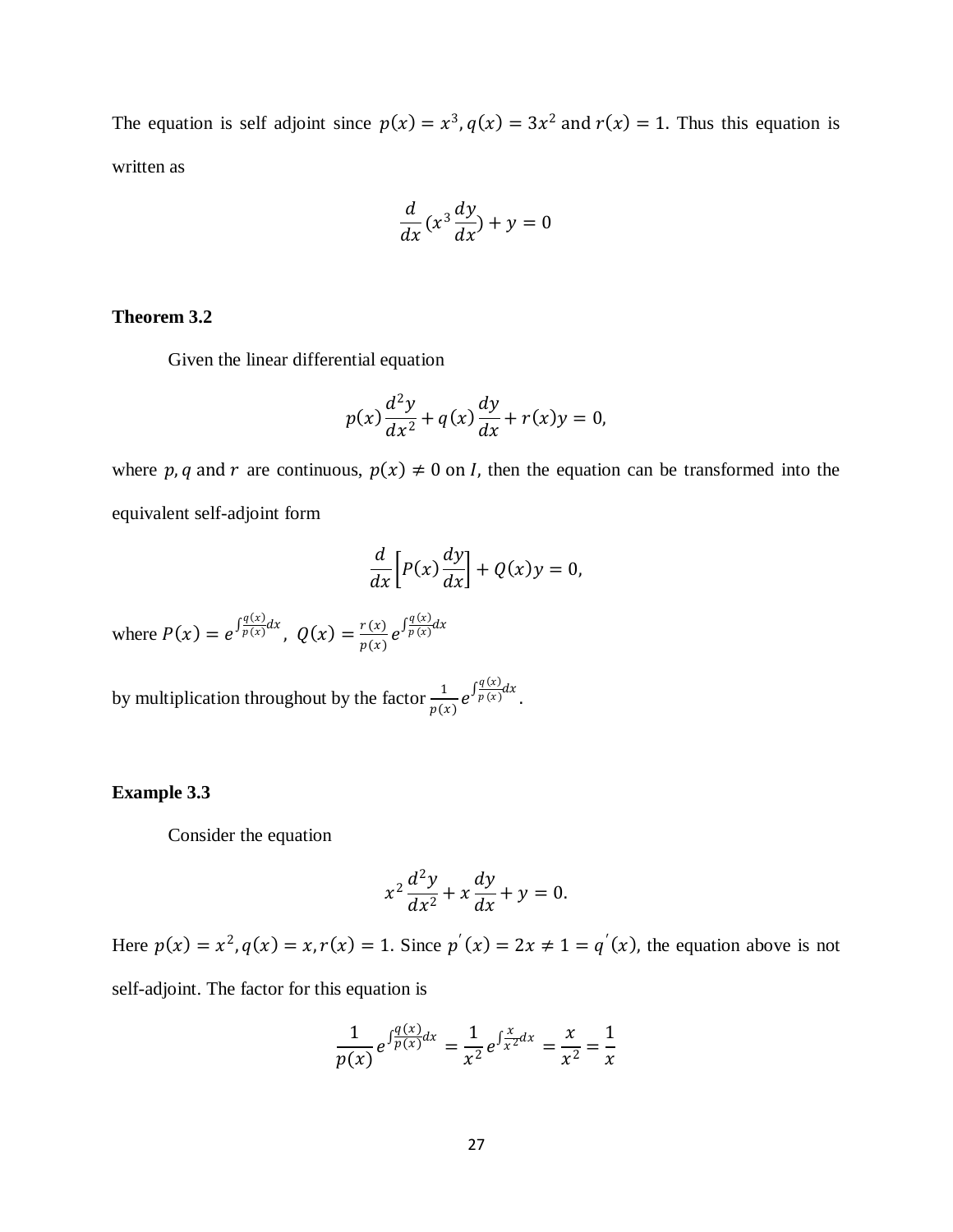Multiplying the equation by  $\frac{1}{x}$  on an interval  $I = [a, b]$  which does not include  $x = 0$ , we obtain

$$
x\frac{d^2y}{dx^2} + \frac{dy}{dx} + \frac{1}{x}y = 0.
$$

Since  $\frac{d}{dx}(x) = 1$ ,

this equation is self-adjoint and may be written in the form

$$
\frac{d}{dx}(x\frac{dy}{dx}) + \frac{1}{x}y = 0.
$$

## **3.2 Some Basic Results of Sturm Theory**

Consider the self-adjoint second-order equation in the form

$$
\frac{d}{dx}\left[P(x)\frac{dy}{dx}\right] + Q(x)y = 0\tag{3.3}
$$

where P has continuous derivative, Q is continuous and  $P(x) > 0$  on  $I = [a, b]$ .

## **Theorem 3.3**

Let  $\phi \in C'(I)$  be a solution of

$$
\frac{d}{dx}\left[P(x)\frac{dy}{dx}\right] + Q(x)y = 0
$$

and that  $\phi$  has an infinite number of zeros on [a, b], then  $\phi(x) = 0$  for all  $x \in [a, b]$ .

## **Theorem 3.4 (Abel's Formula)**

Let  $\phi$  and  $\theta$  be any two solutions of

$$
\frac{d}{dx}\left[P(x)\frac{dy}{dx}\right] + Q(x)y = 0
$$

on *I*, then for all  $x \in I$ ,

$$
P(x)[\phi(x) \theta'(x) - \phi'(x) \theta(x) = k
$$

where  $k$  is a constant.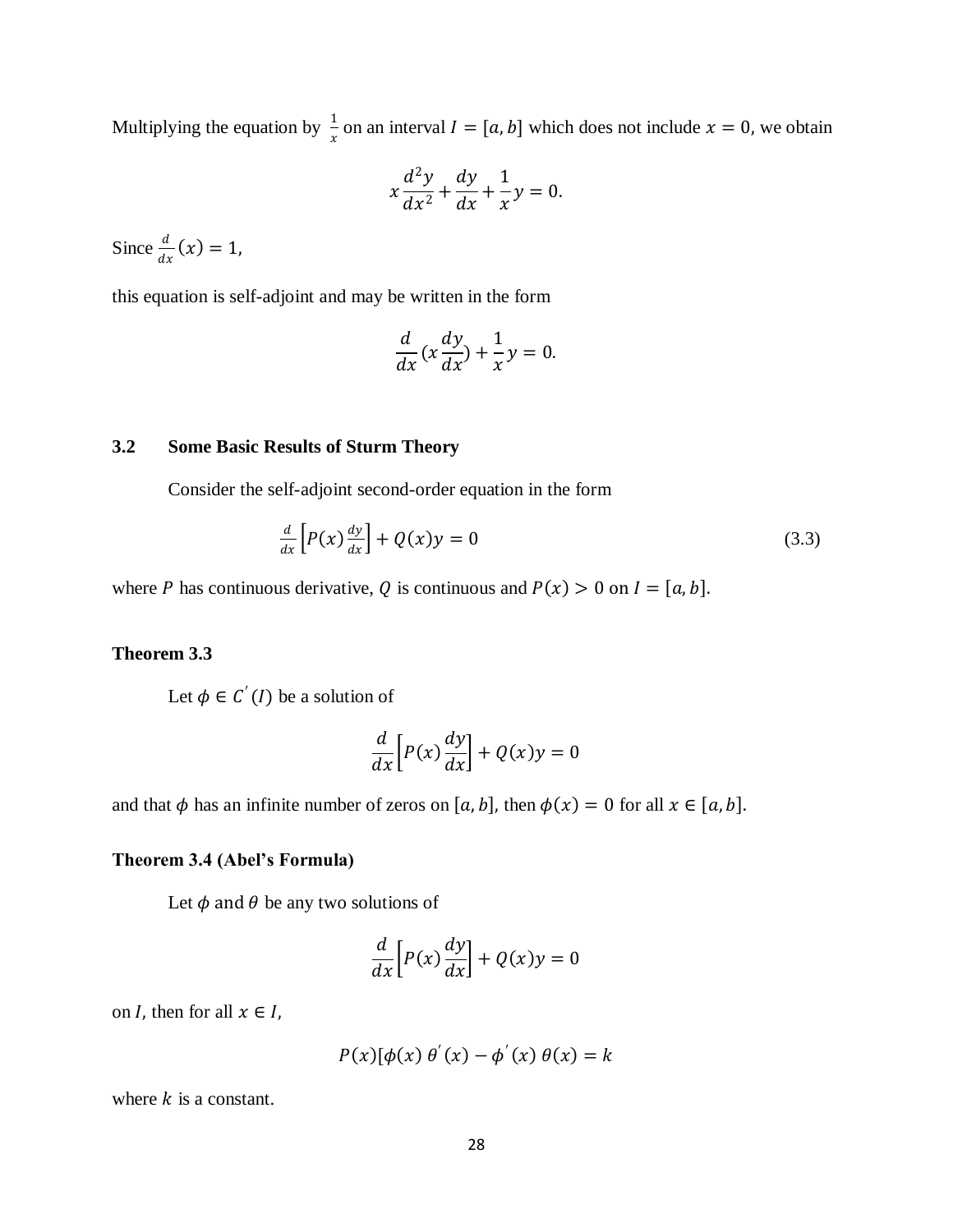## **Theorem 3.5**

Let  $\phi$  and  $\theta$  be two solutions of

$$
\frac{d}{dx}\left[P(x)\frac{dy}{dx}\right] + Q(x)y = 0
$$

such that  $\phi$  and  $\theta$  have common zero on *I*, then  $\phi$  and  $\theta$  are linearly dependent on *I*. If in addition  $\phi(x_0) = 0$ , where  $x_0$  is such that  $a \le x_0 \le b$ , then  $\theta(x_0) = 0$ .

#### **Example**

The equation  $\frac{d^2y}{dx^2}$  $\frac{d^2y}{dx^2} + y = 0$  is of the type (3.3), where  $P(x) = Q(x) = 1$  on *I*. The linearly

dependent solutions  $A_1 \sin x$  and  $A_2 \sin x$  have the common zeros  $x = n\pi$  ( $n = 0,1,2,...$ ) and no other zeros.

## **3.3 The Separation and Comparison Theorems**

**Theorem 3.5:** Let  $\phi$  and  $\theta$  be real linearly independent solutions of

$$
\frac{d}{dx}\left[P(x)\frac{dy}{dx}\right] + Q(x)y = 0
$$

on *I*. Between any two consecutive zeros of  $\phi$  there is precisely one zero of  $\theta$ .

## **Example**

Consider the self-adjoint equation

$$
\frac{d^2y}{dx^2} + y = 0.
$$

The functions  $\phi(x) = \sin x$  and  $\theta(x) = \cos x$  are linearly independent solutions of the selfadjoint equation. Between any two consecutive zeros of one of these two linearly independent solutions there is indeed precisely one zero of the other solution.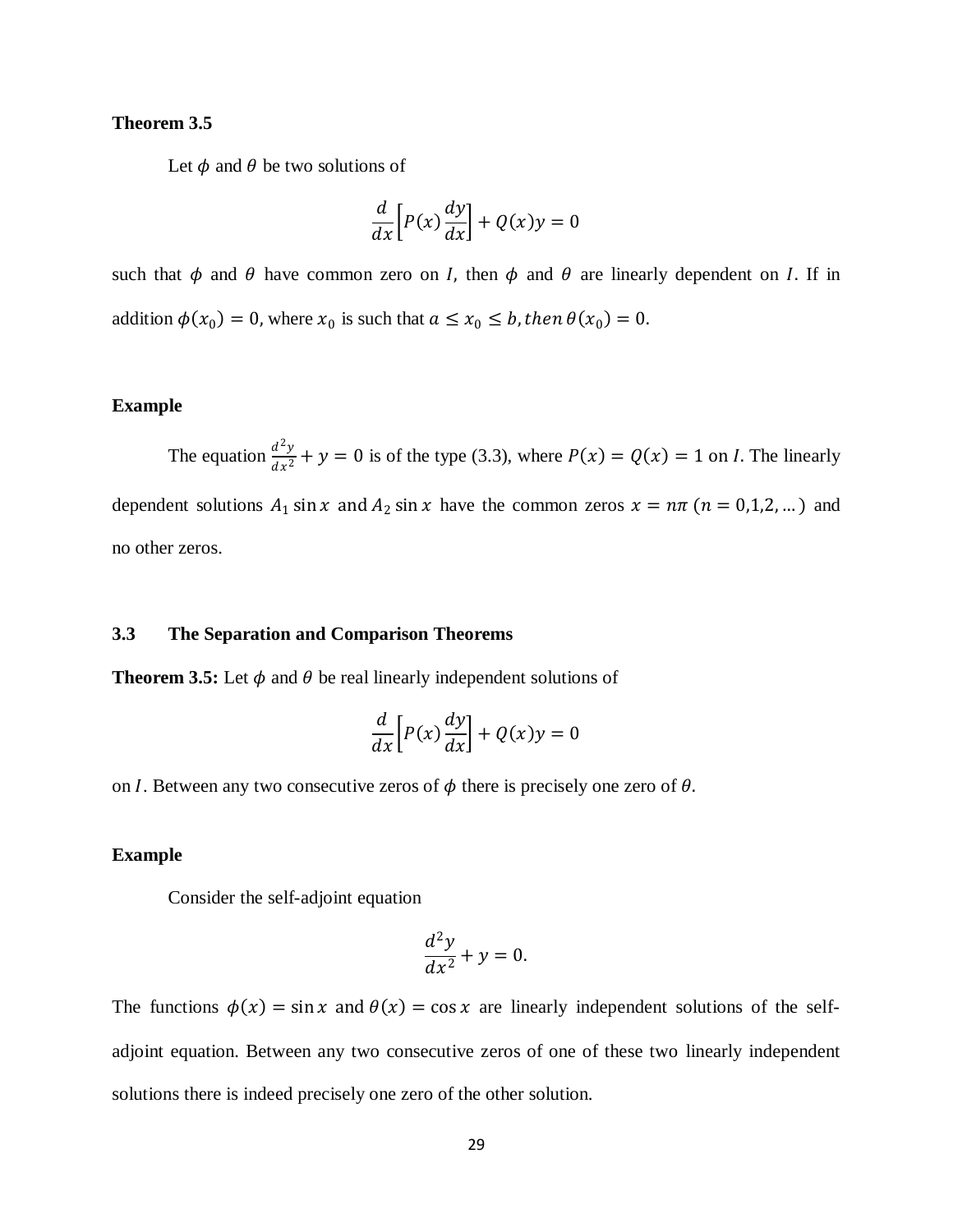#### **Theorem 3.6 (Sturm's Fundamental Comparison Theorem)**

Let  $\phi_1$ ,  $\phi_2$  be real solutions of

$$
\frac{d}{dx}\left[P(x)\frac{dy}{dx}\right] + Q_1(x)y = 0
$$

and

$$
\frac{d}{dx}\left[P(x)\frac{dy}{dx}\right] + Q_2(x)y = 0
$$

respectively on *I*. Let *P* have a continuous derivative and be such that  $P(x) > 0$ , and let  $Q_1$  and  $Q_2$  be continuous and such that  $Q_2(x) > Q_1(x)$ . Then if  $x_1$  and  $x_2$  are successive zeros of  $\phi_1$  on *I*, then  $\phi_2$  has at least one zero at some point of the open interval  $x_1 < x < x_2$ .

## **Example**

Consider the equations

$$
\frac{d^2y}{dx^2} + \lambda^2 y = 0
$$

and

$$
\frac{d^2y}{dx^2} + \alpha^2 y = 0
$$

where  $\lambda$  and  $\alpha$  are constants such that  $0 < \lambda < \alpha$ . The functions  $\phi_1$  and  $\phi_2$  defined respectively by  $\phi_1 = \sin \lambda x$  and  $\phi_2(x) = \sin \alpha x$  are real solutions of these respective equations. Consecutive zeros of sin  $\lambda x$  are

$$
\frac{n\pi}{\lambda} \text{ and } \frac{(n+1)\pi}{\lambda} \qquad (n = 0, \pm 1, \pm 2, \dots).
$$

By theorem 3.6, we are assured that  $\sin \alpha x$  has at least one zero  $\mu_n$  such that

$$
\frac{n\pi}{\lambda} < \mu_n < \frac{(n+1)\pi}{\lambda} \qquad (n = 0, \pm 1, \pm 2, \dots).
$$

Specifically,  $t = 0$  is a zero of both  $\sin \lambda x$  and  $\sin \alpha x$ . The 'next' zero of  $\sin \lambda x$  is  $\frac{\pi}{\lambda}$ , while the 'next' zero of sin  $\alpha x$  is  $\frac{\pi}{\alpha}$ ; clearly  $\frac{\pi}{\alpha} < \frac{\pi}{\lambda}$  $\frac{\pi}{\lambda}$ .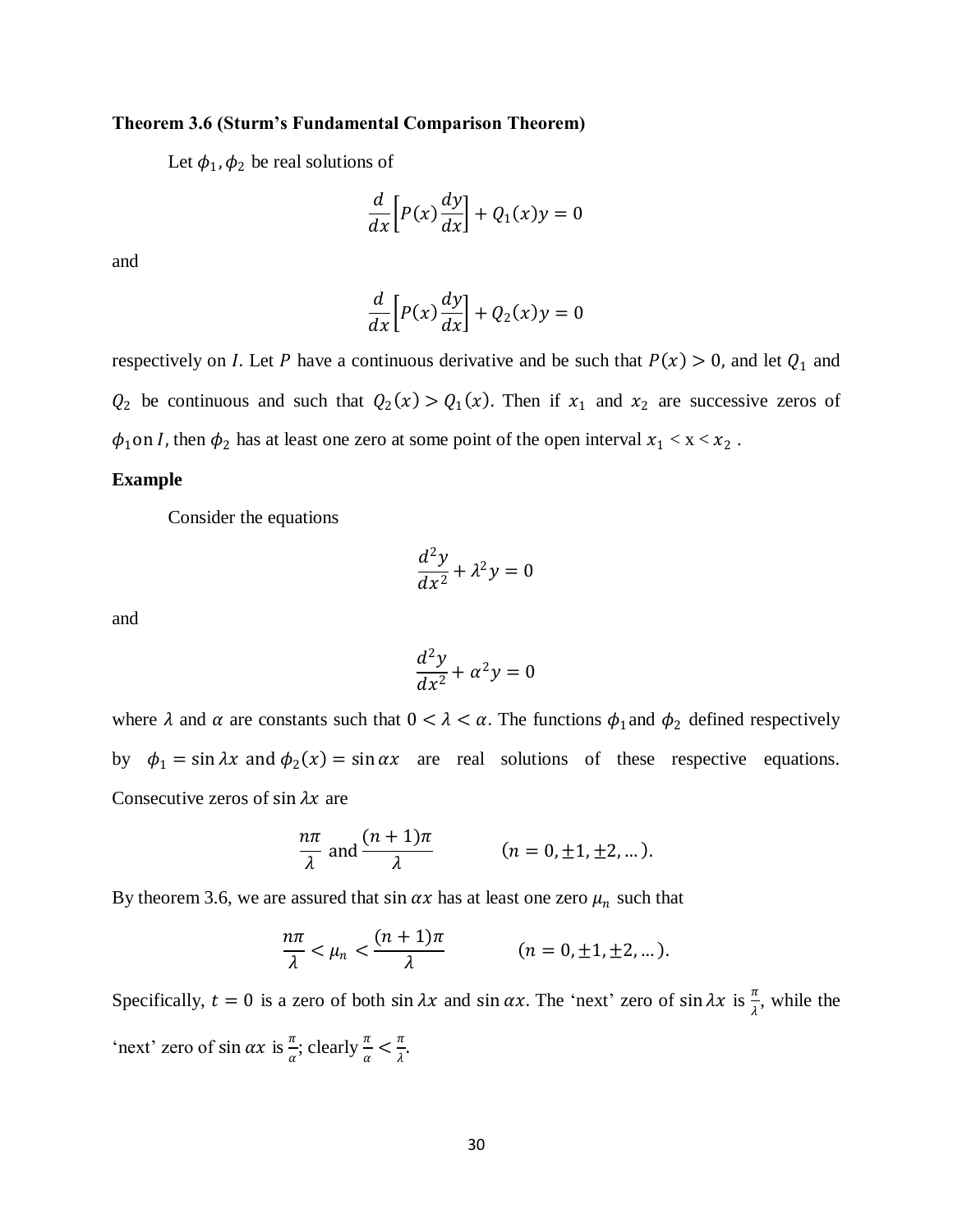## **4.0 Stability**

#### **4.1 Preliminary Definitions**

Consider the first-order system

$$
x' = f(t, x) \tag{4.1}
$$

where  $f(t, x)$  is defined and continuous for all  $t \ge t_0$  and x, and satisfies a Lipschitz condition in x in any bounded domain. We assume that solution of (4.1) given by  $x = x(t; t_0, x_0)$ , exists and it is unique.

In this section we seek the stability of solutions of (4.1).

Stability is concerned with the question as to whether solutions which are in some sense close to  $x(t)$  at some instant will remain close for all subsequent times. Unstable solutions are thus extremely difficult to realize either experimentally or numerically, as an arbitrary small disturbance will eventually large deviation from the unstable solution. As an example, in applications such as automatic control theory, an important question is whether small changes in the initial conditions (input) lead to small changes (stability) or to large changes (instability) in the solution (output).

To study the stability of  $x(t)$ , consider the neighboring solution  $y = y(t; t_0, y_0)$ , where

$$
y' = f(t, y), y(t_0) = y_0.
$$

We are concerned here with the difference

$$
y(t) - x(t) = u(t)
$$
  
\n
$$
u' = y' - x'
$$
  
\n
$$
= f(t, y) - f(t, x)
$$
  
\n
$$
= f(t, x(t) + u) - f(t, x(t))
$$
\n(4.2)

If we let  $F(t, u) = f(t, x(t) + u) - f(t, x(t))$ , we have that

$$
U' = F(t, u) \tag{4.3}
$$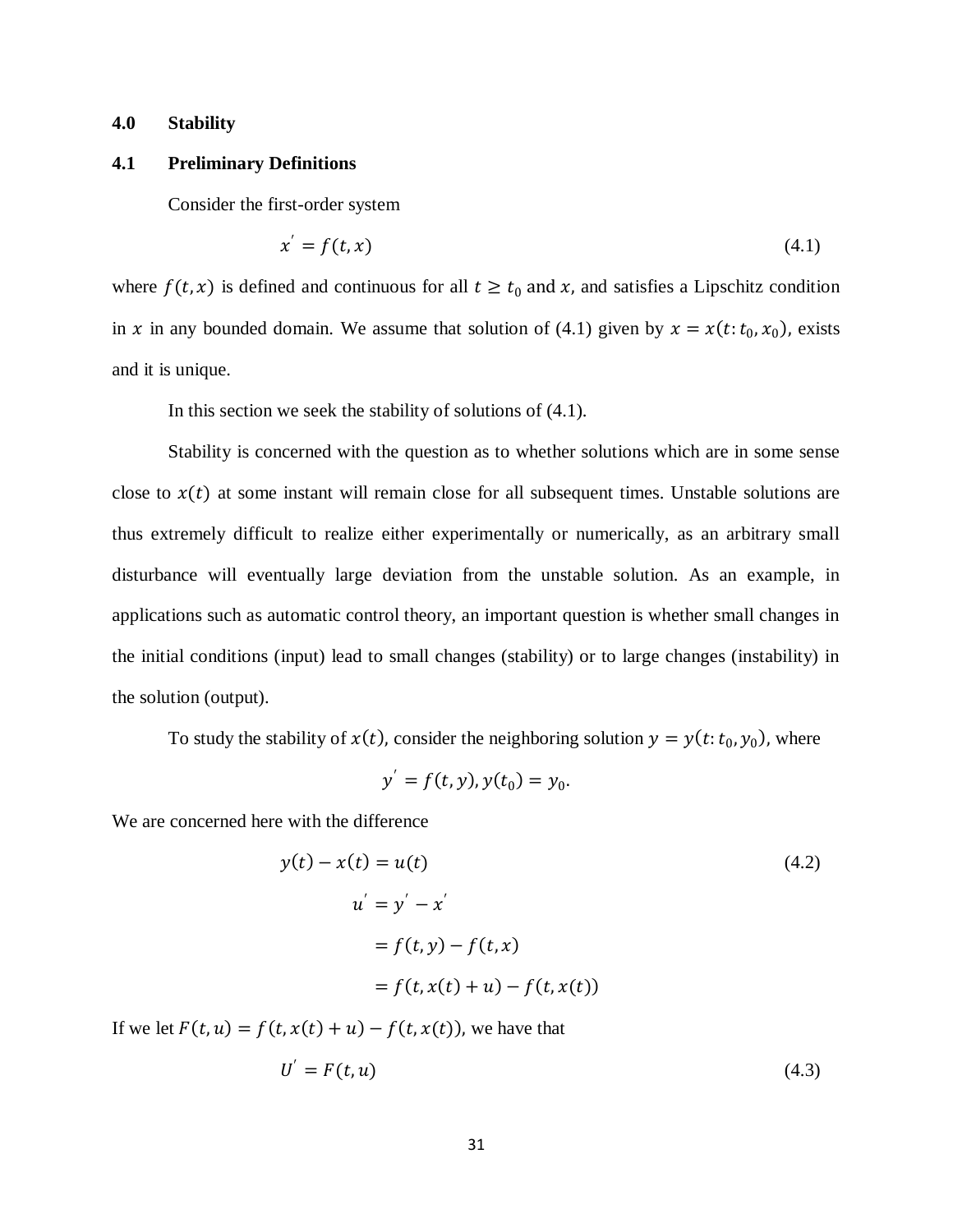Here  $F(t, 0) = 0$  for all  $t \ge t_0$ , and so the function  $U = 0$  for all  $t \ge t_0$  is a solution of (4.3). Consequently, the stability of  $x(t)$  as a solution of (4.1) is reduced to the stability of the zero solution of (4.3).

**Definition 1:** The solution  $u = 0$  of (4.3) is said to be stable, if for all  $\varepsilon > 0$  and  $t_1 \ge t_0$ , there exists a  $\delta(\varepsilon, t)$ , such that  $|u(t_1)| < \delta$  implies that  $|z(t)| < \varepsilon$  for all  $t \ge t_1$ .

**Definition 2:** The solution  $u = 0$  of (4.3) is said to be uniformly stable, if stable and  $\delta = \delta(\varepsilon)$  is independent of  $t_1$ .

**Definition 3:** The solution  $u = 0$  of (4.3) is said to be asymptotically stable, if stable and  $|z(t_1)| < \delta$  implies that  $|z(t)| \to 0$  as  $t \to \infty$ .

## **Remark:**

- (i) Definition 1 is also sometimes called Liapunor stability.
- (ii)  $z = 0$  is said to be unstable if Definition 1 does not hold.

#### **Example 1**

Consider  $z' + z = 0$ ,

Where  $z = z_0 e^{-(t-t_0)}$  is the solution. Obviously the zero solution is uniformly and asymptotically stable.

#### **Example 2**

Consider  $z' - z = 0$  with solution  $z = z_0 e^{(t-t_0)}$ . Here the zero solution is unstable since  $|z| \rightarrow \infty$  as  $t \rightarrow \infty$  for all  $z \neq 0$ .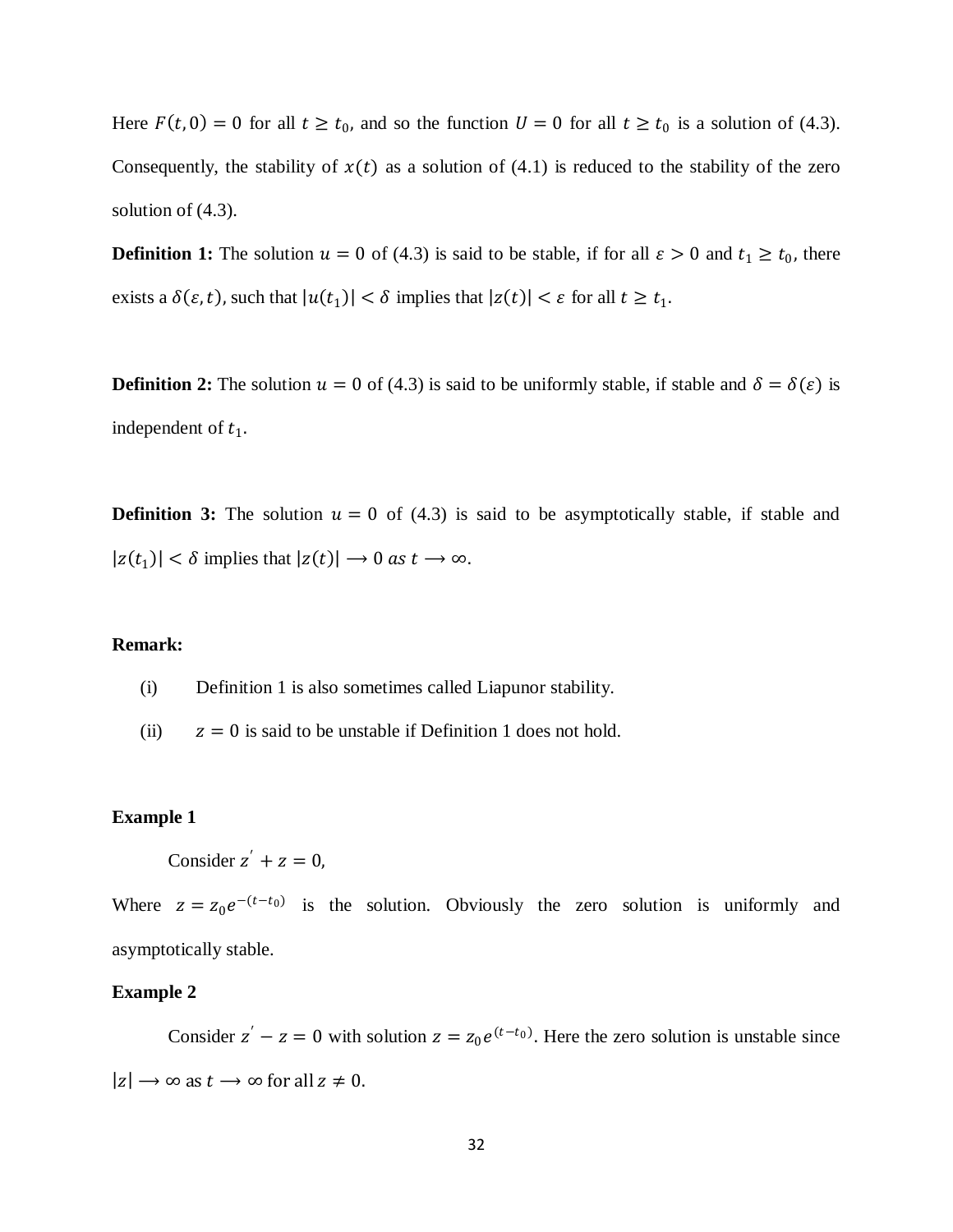Various methods exist for discussing the stability of linear or nonlinear system. In this section we shall treat one of the methods known as the Lyapunov second (direct) method.

#### **Lyapunov's Direct Method**

This method seeks a scalar function of  $u$ , which can be regarded as a measure of the 'energy' of the system (4.3), and then seeks to demonstrate that either this 'energy' decreases as  $t \rightarrow \infty$ , indicating stability, or it increases, indicating instability.

For simplicity, consider and autonomous system

$$
U' = F(u) \tag{4.4}
$$

where  $F(u)$  is defined and continuous for all u, satisfies a Lipschitz condition in u in any bounded domain and is such that  $F(0) = 0$ . Let  $V(u)$  be a scalar function of u, defined and continuous, with –continuous partial derivatives for  $|u| \le c$  ( $c > 0$ ), and such that  $v(0) = 0$ .

**Definition 4:**  $V(u)$  is positive definite for  $|u| \le c$  if  $V > 0$  for all  $u \ne 0$ ,  $|u| \le c$ .

**Definition 5:**  $V(u)$  is negative definite for  $|u| \le c$  if  $V < 0$  for all  $u \ne 0$ ,  $|u| \le c$ .

**Definition 6:**  $V(u)$  is positive semi-definite for  $|u| \leq k$  if  $V \geq 0$  for all  $u, |u| \geq k$ .

**Definition 7:**  $V(u)$  is negative semi-definite for  $|u| \le k$  if  $V < 0$  for all  $u, |u| \ge k$ . **Example 3:** The function

$$
V = u_1^2 + u_2^2 + u_3^2
$$

is positive definite.